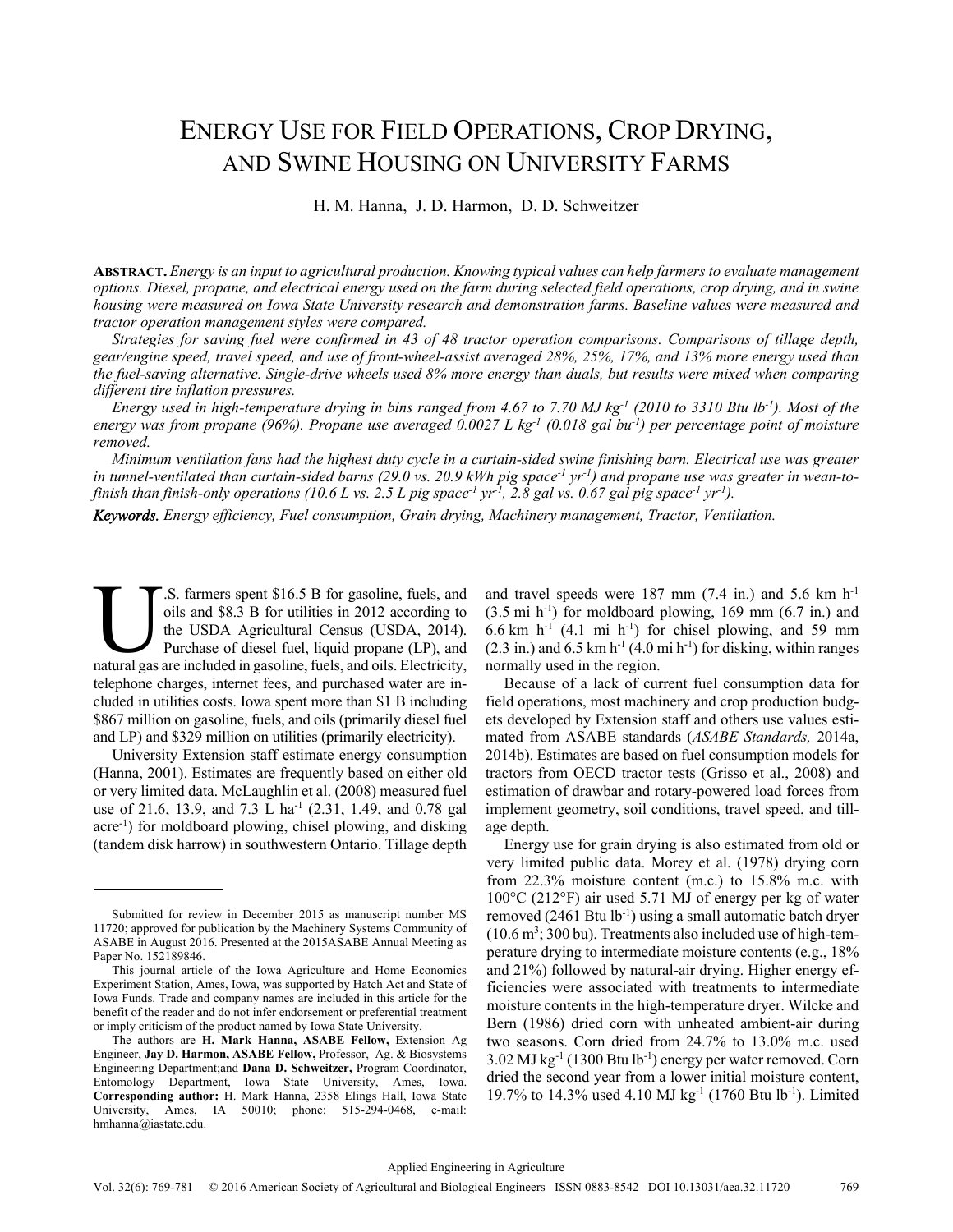field observations such as these, along with modeling estimates, have been used by Extension staff to estimate crop drying energy consumption (Morey and Cloud, 1980). Wilcke and Bern (1985) estimated propane energy consumption in a high-temperature dryer to range from 0.0015 to  $0.0037$  L kg<sup>-1</sup> (0.01 to 0.025 gal bu<sup>-1</sup>) per percentage point of moisture removal and electrical consumption to range from 0.00028 to 0.0012 kWh kg<sup>-1</sup> (0.007 to 0.03 kWh bu<sup>-1</sup>) per percentage point of moisture removal. Electrical consumption in a natural-air dryer was estimated to range from 0.011 to 0.017 kWh kg<sup>-1</sup> pt<sup>-1</sup> (0.28 to 0.42 kWh bu<sup>-1</sup> pt<sup>-1</sup>) for drying corn from 20% m.c. and 0.012 to 0.028 kWh kg<sup>-1</sup> pt<sup>-1</sup> (0.31) to 0.71 kWh bu<sup>-1</sup> pt<sup>-1</sup>) for drying corn from 24% m.c.

In order for swine producers to gauge energy consumption and the need for energy conservation measures, benchmarks for energy usage are needed. Energy benchmarks for swine production are not widely available. This is due to the wide variation in production facilities and the fact that energy usage is often aggregated within whole farm usage. Harmon et al. (1998) metered an individual barn and found that a hybrid ventilated finishing building (22 to 114 kg) that utilized fans for cold weather ventilation and sidewall ventilation curtains for warm weather ventilation used 10.9 kWh pig space<sup>-1</sup> yr<sup>-1</sup> of electricity and 2.3 L of propane pig space-1  $yr^{-1}$  (0.6 gal pig space<sup>-1</sup> yr<sup>-1</sup>). Other studies have reported utility cost in terms of cost per pig marketed without separating electricity from heating fuel. Navia et al. (2007) found that finishing pigs required an average utility cost of Canadian \$1.70 per pig marketed with a range of \$1.30 to \$2.10. Predicala and Navia (2008) reported the same average with a broader range of \$1.20 to \$2.60 pig-1 marketed. Likewise, Finbin (2014) reports that 58 wean-finish (6 to 122 kg) farms reporting in Minnesota in 2012 and 2013 reported utilities cost of \$0.64 pig-1 marketed with fuel and oil reported to be \$1.25 pig-1 marketed. These numbers illustrate that there are inconsistencies in how energy usage is reported and partitioned and highlight the need to find a more uniform, descriptive way of reporting the data.

Measurement of on-farm energy use is needed to either validate older measurements or establish new benchmarks using more current technology. Comparison of energy management techniques on local research and demonstration farms helps farmers to evaluate and adopt improved energy management strategies.

## **OBJECTIVE**

Measure baseline energy use values for field operations, corn drying, and swine housing on university research and demonstration farms and compare management techniques where possible.

# **METHODS AND MATERIALS**

Iowa State University has research and demonstration farms located throughout the state. Larger farms have 200 acres or more of cropland. Individual farms reflect local differences in soil and climate (fig. 1). Although a large portion of the cropland is used for smaller scale research plots, larger tracts of 'bulk' acres are frequently tilled and seeded



**Figure 1. Iowa State University research and demonstration farm locations.** 

on smaller ISU farm locations near the central Agricultural Engineering and Agronomy Research Farm, the Northwest (Allee) Research Farm, and on the Ag 450 Teaching Farm near Ames. On-site grain dryers are used at the Northeast, Southwest (Armstrong), and Ag 450 farms. Livestock operations on outlying farms are limited due to distance from campus, but a swine feeding operation is present on the Ag 450 teaching farm near Ames.

#### **FIELD OPERATIONS**

Each farm participating in the tractor study selected a tractor for fuel measurement that was commonly used for field operations. Selected tractor models are shown in table 1. A gravimetric fuel measurement system was used to avoid potential back-pressure problems in return fuel lines on diesel engines from flow meters. A 49 L (13 gal) auxiliary fuel tank was mounted atop a 100 kg (220 lb) load cell on each tractor. Each load cell was calibrated with a known mass after initial installation, and periodically afterwards if measurements appeared incorrect. Mass on the load cell was displayed in the tractor cab. Plumbing was added for diesel fuel to be supplied and returned from the engine via either the main or auxiliary fuel tank, depending on the setting for a single flow control valve. Net mass of fuel consumed (supply – return) was measured by recording the difference in auxiliary tank weight before and after an operation in the field.

Although field work on the research farms is frequently done on small plot areas, it was desired to measure fuel consumption of 2.3 kg (5 lb) or more during single observations

| Table 1. Tractors <sup>[a]</sup> used for fuel measurements by location. |
|--------------------------------------------------------------------------|
|--------------------------------------------------------------------------|

| Farm Location                     | Tractor $(kW/hp)$                          |
|-----------------------------------|--------------------------------------------|
| Agricultural Engineering Agronomy | John Deere 7730 (114 / 153)                |
| Northeast                         | John Deere 7430 <sup>[b]</sup> (105 / 141) |
|                                   | and $6170R^{[c]}$ (107 / 143)              |
| Northern                          | John Deere 7410 (79 / 106)                 |
| Northwest                         | John Deere 2955 (64 / 86)                  |
| Southeast                         | John Deere 7430 (105 / 141)                |
| Southwest                         | John Deere 7420 (87 / 117)                 |
| Western                           | John Deere 6420 (70 / 94)                  |
| full and the state<br>$\sim$      |                                            |

Brand names are used for convenience of the reader and do not imply endorsement or critique by the authors.<br><sup>[b]</sup> Used during 2013.<br><sup>[c]</sup> Used after 2013.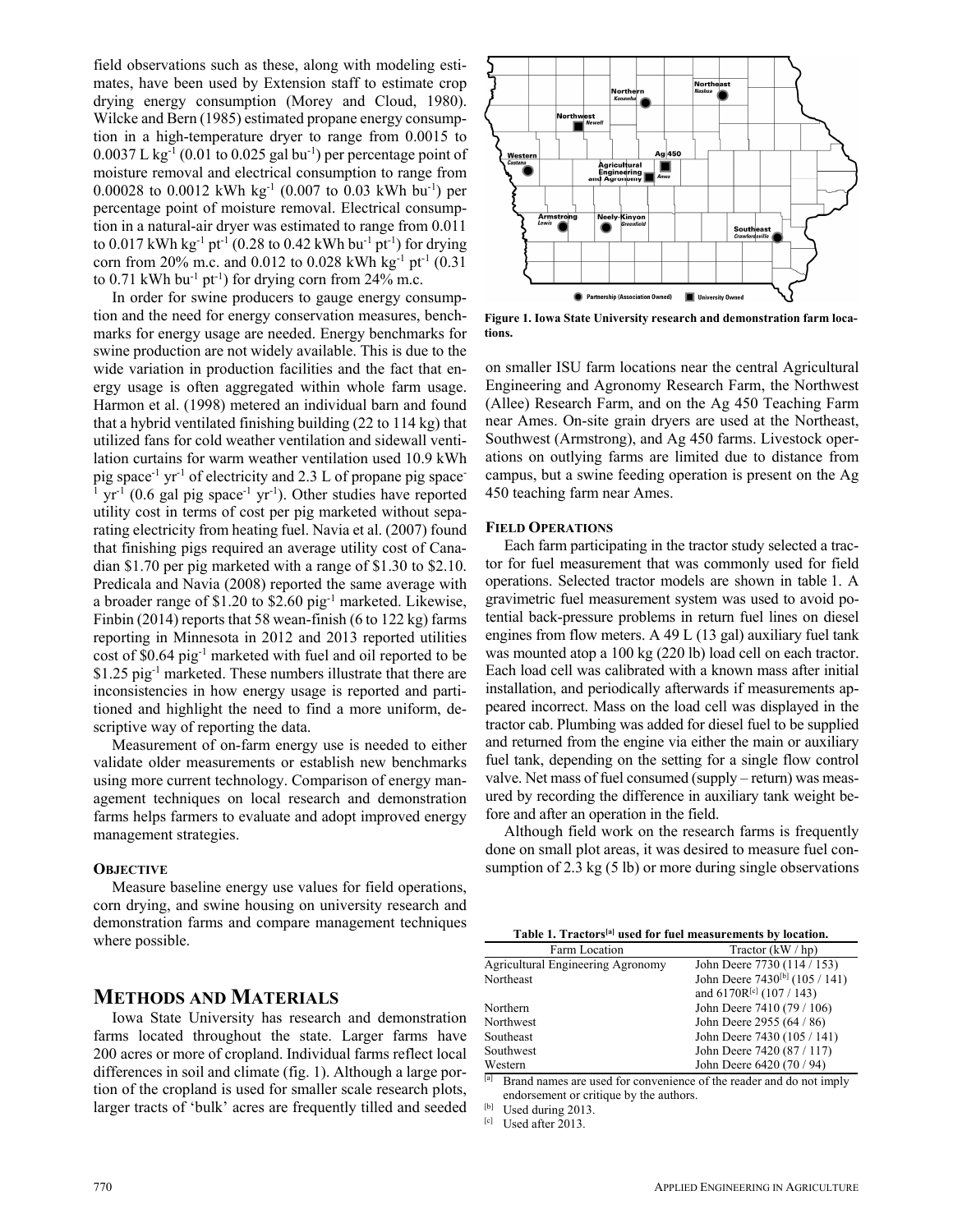as the load cell measured fuel in 0.045 kg (0.1 lb) increments. Multiple replications of measurements were made in most treatment comparisons as land area and timing of trials allowed. Small plots or farm scheduling tended to limit replications. Limited replications reduced the ability to measure statistical significance beyond overall trends in data in some cases. Field area covered by each observation was calculated from implement width and field distance traveled (either measured manually or with on-board electronics when available on the tractor). Fuel consumption was then calculated as L ha<sup>-1</sup> (gal acre<sup>-1</sup>).

Field length for tractor use on research farms was commonly 90 m (300 ft) or less, reducing field efficiency compared to neighboring commercial farms. Exceptions were the Agricultural Engineering Agronomy and Northwest Research Farms with longer field lengths more typical of commercial farms. Individual treatments within a day's time at a single location were compared statistically. Different locations, operators, tractors, and soil moisture content at the time of each treatment comparison limit aggregation of data, however trials were also summarized to report the effect of individual fuel saving strategies and to show the range of fuel use observed for a specific field operation (e.g., planting) at various locations and times.

## **CROP DRYING**

Grain drying energy consumption was measured at the Ag 450, Southwest (Armstrong), and Northeast Farms. Bin dryers are used to accommodate crop size and harvest rate on the farms. Dryers ranged from less than 5 to over 20 years old. Harvest of research plots frequently slows harvest rate compared to commercial farms. Propane consumed for drying was measured by four 910-kg (2000-lb) load cells underneath the feet of propane tanks recording weight. The load cell system on each tank was calibrated after initial installation and checked periodically by comparison with propane supplier delivery amounts. A data logging system recorded tank weight every 30 min during drying. Electrical energy was measured for drying fans and mixing augers. Energy use was calculated from measurements of electric current every 30 min during grain drying and measurement of electrical power factor twice (with full bins) during the first drying season in electrical circuits supplying fan and stirring equipment energy.

At the Ag 450 and Northeast Farms, grain is dried as a 'batch-in-bin' system with a vertical stirring auger mixing the entire grain mass while a fan blows heated air up through grain from the plenum. At the Ag 450 Farm, harvesting from larger land areas filled the bins within a day. At the Northeast Farm, bins were filled during plot harvest. Bin fill was completed within 3 to 6 days resulting in shallower layer drying during earlier stages of the batch. During fall 2013 at the Ag 450 and Northeast Farms, three batches of drying were accomplished, two batches in one bin and a single batch in a second bin at both locations. Fall 2014 drying was similar except that at the Ag 450 Farm only a single batch was dried in each drying bin.

The drying bin at the Southwest Farm has a bottom sweep auger that transfers grain dried by plenum air to a center vertical auger. The vertical auger lifts grain either back to the top of the bin grain mass where it is distributed (recirculating batch mode) or lifts and transfers dried grain completely out of the bin into an adjacent storage bin (continuous flow mode). Because heated air moves in the opposite direction of grain flow, this is termed a counter-flow dryer, and was operated in both 'continuous flow' mode with dried grain immediately leaving the dryer and 'recirculating batch' mode with dried grain being recirculated to the top of the grain mass inside the bin. Drying temperatures of 60°C and 82°C (140°F and 180°F) were used with each mode during fall 2013. During fall 2014, 'continuous flow' drying was done at 60°C (140°F) and 'recirculating batch' drying was done at 82 $^{\circ}$ C (180 $^{\circ}$ F). Full bin capacity is 1040 m<sup>3</sup> (9000 bu). To accommodate plot harvest rate, total grain available, and to observe drying in a shallower layer, the bin was filled between about 220 to  $450 \text{ m}^3$  (1900 to 3900 bu) during both recirculating-batch and continuous-flow drying modes. After high-temperature drying measurements and at the end of harvest, the bin was filled with corn to be dried with natural air (fan only). After fall 2013 harvest, samples from multiple grain probes in late winter showed the drying front had progressed about 2.1 m (7 ft) during late fall drying before grain in the bin was removed. Weather conditions following fall 2014 harvest allowed natural-air drying to be completed by late November. Because of prior inactivity, the high-temperature drying system at the Southwest Farm was refurbished before measurements started in fall 2013. Bin and fan specifications are shown in table 2.

Beginning moisture content was determined by measuring individual loads with a moisture meter used by local farm staff. Measurements by the farm meter were compared twice annually with a commercial elevator meter or if a problem was suspected. Separate water and corn dry matter weights were associated with each incoming load and were calculated from wet basis moisture content. Corn dry matter and water weights added to the bin from each incoming load were summed to determine beginning water and also to calculate initial wet basis moisture content for each group of corn dried. If time was available, farm staff at the Ag 450 and Northeast Farms measured daily intermediate moisture contents during drying from multiple samples taken in the top layer of corn in the bin. Ending moisture content was measured in the same manner at Ag 450 and Northeast Farms. Corn dry matter was assumed to be conserved during drying and final wet basis moisture content was used to calculate the weight of water remaining after drying. At the Armstrong Farm, ending moisture content was measured from the exit moisture sensor on the drying system for 1770-L (50-bu) corn increments being transferred during five-minute periods and then calculating total water and corn dry matter for all corn transferred during a drying period.

|  | Table 2. Bin capacity and fan power. |  |
|--|--------------------------------------|--|
|  |                                      |  |

|           |      |         | Capacity |     | <b>Bin Diameter</b> | Fan Power         |            |
|-----------|------|---------|----------|-----|---------------------|-------------------|------------|
| Location  | Bin  | $(m^3)$ | (bu)     | (m) | (ft)                | (kW               | (hp)       |
| Ag $450$  | West | 342     | 9700     | 9.1 | 30                  | 5.6               | 7.5        |
| Ag $450$  | East | 324     | 9200     | 8.2 | 27                  | 75                | 10         |
| Northeast | East | 310     | 8800     | 8.5 | 28                  | 9.3               | 12.5       |
| Northeast | West | 419     | 11,875   | 9.1 | 30                  | 11.2              | 15         |
| Southwest |      | 317     | 9000     | 9.1 | 30                  | 19.4 <sup>a</sup> | $26^{[a]}$ |

 $[a]$  Two 9.7 kW (13 hp) fans.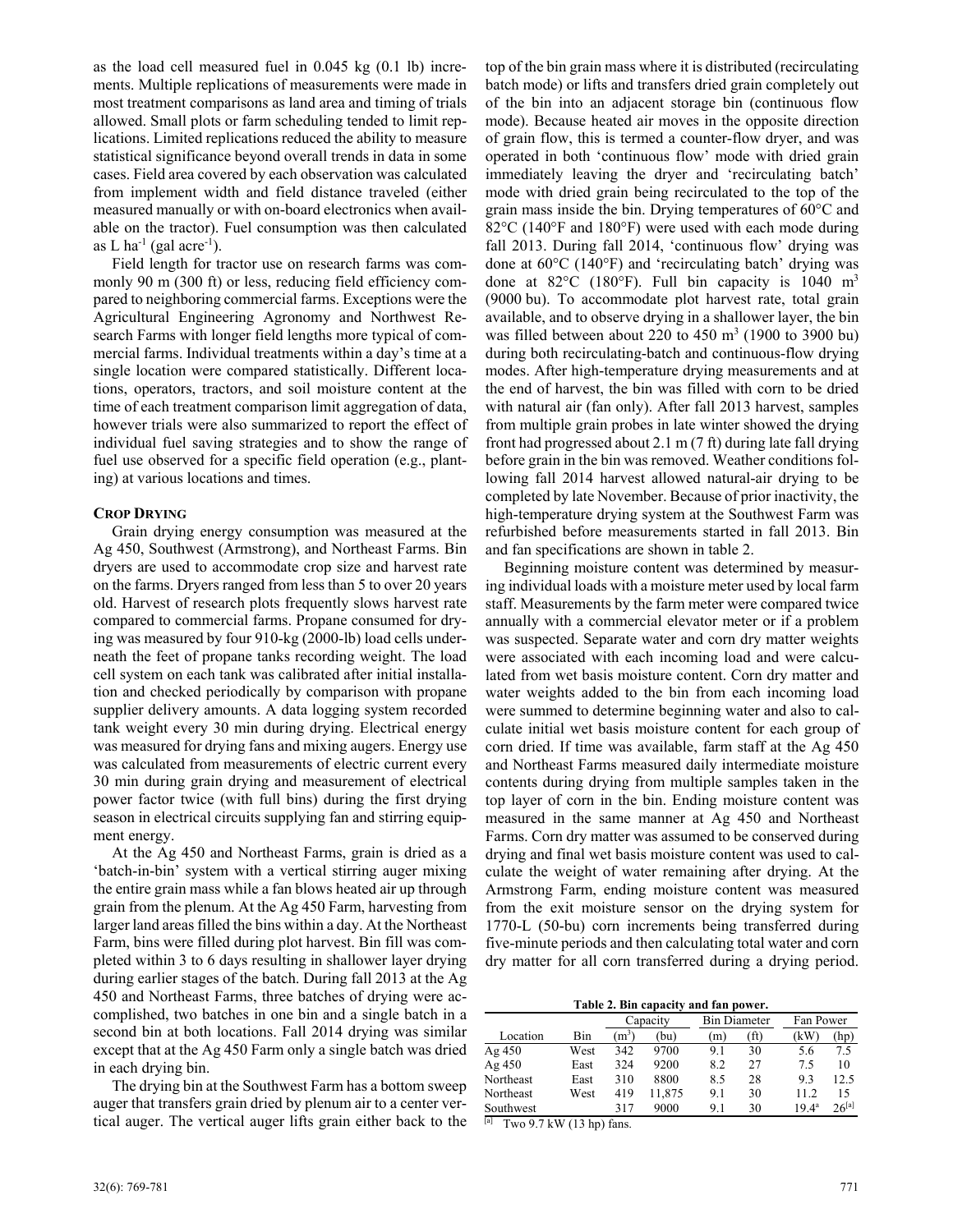Measurement of the exit sensor was compared twice annually with a commercial elevator meter. Water removed during drying was the difference between beginning and ending water weight for each group of corn dried.

Energy required to remove water from the grain was the sum of propane used for the dryer burner and electrical energy for drying fans and the stirring and recirculating augers. Total energy consumed was divided by the amount of water removed to provide a measure of energy use for drying in  $MJ$  kg<sup>-1</sup> (Btu lb<sup>-1</sup>) of water removed.

#### **SWINE HOUSING**

Two approaches were used in obtaining energy usage data with swine production. In one approach a swine finishing facility was instrumented to collect detailed information on fan energy usage, including duty cycles, and heating energy usage. The second approach focused on more global data by seeking monthly energy data from production units.

The detailed monitoring occurred at the Iowa State University Ag 450 farm. This farm is managed by students in a management class and includes a swine finishing facility. This barn has four rooms  $[12.2 \times 18.3 \text{ m } (40 \times 60 \text{ ft})]$ . Each has a capacity of 300 pigs. The rooms have three fan stages and utilize sidewall ventilation curtains for warm weather. The first stage includes two Aerotech Classic AT10SP fans (U.S. Global Resources, Seattle, Wash.) with 124 W (1/6 hp) electric motors, rated airflow of  $30 \text{ m}^3 \text{ min}^{-1}$  (1060 cfm) and rated efficiency of  $0.16 \text{ m}^3 \text{ min}^{-1} \text{ W}^{-1}$  (5.5 cfm W<sup>-1</sup>) at a static pressure difference of 25 Pa (0.1 in. water). The exact fan models for the second and third fan stages could not be confirmed because all markings had been worn away from the fans. The building owner stated that the second and third stage fans were each 249 W (1/3 hp), 61 cm (24 in.) Hired Hand Funnel Flow fans (Bremen, Ala.) with rated airflow of  $178 \text{ m}^3 \text{ min}^{-1}$  (6280 cfm) and rated efficiency of 0.46 m<sup>3</sup> min<sup>-1</sup> <sup>1</sup> W<sup>-1</sup> (16.1 cfm W<sup>-1</sup>) at a static pressure of 25 Pa (0.1 in. water). This resulted in a nominal maximum mechanical ventilation capacity of 416 m<sup>3</sup> min<sup>-1</sup> (14,680 cfm) or 1.4 m<sup>3</sup>  $min^{-1}$  pig<sup>-1</sup> (49 cfm pig<sup>-1</sup>). An air furnace was mounted on the exterior of each room to heat air brought from the ambient surroundings.

Monitoring equipment was installed on the ISU Ag 450 swine finishing unit to gather information on electrical and propane usage. Electrical data was collected and processed for two of the Ag 450 finishing rooms for the period of 10 December 2012 through 17 December 2014. Amperage for each 30-s period was recorded and averaged for each fan. In order to translate amperage into energy usage, the typical farm voltage (220 v) and amperage were multiplied by the power factor for each fan. Power factor was measured for each fan model using a Fluke Power Logger (Fluke 1735, Everett, Wash). For the stage 1 fans, a power factor of 0.97 was measured. For stages 2 and 3 the power factor was measured as 0.935. These were different than what was originally estimated (0.92 and 0.70). This was used to establish duty cycles and fan energy usage on each fan stage. In September, 2013 propane meters were added to all four rooms. Pulse counts were produced for each cubic foot of propane used on a 15-min basis to obtain information on when the heater was operating.

The second approach involved locating entities willing to share energy usage information. One cooperator represented a swine production company that shared data for five different 2400-head, tunnel ventilated, wean-to-finish facilities. Another source was an electrical utility within Iowa which shared data from seven different farms. In addition, one swine producer provided five years of data from two of his swine finisher buildings. These were summarized and categorized by building type to produce ranges of expected usage.

## **RESULTS AND DISCUSSION FIELD OPERATIONS**

Fuel use measurements during selected field operations and treatment comparisons are shown in tables 3-12. Farm staff were encouraged, when possible, to compare different treatments. These treatments included using different transmission gear and engine speed settings at the same travel speed, different travel speeds, different tillage depths, different tire inflation pressures (a lower inflation pressure as specified by the tire or tractor manufacturer for wheel load, and an over-inflated condition), operation with and without front-wheel-assist engaged, or operation with single or dual tires. The ASABE standards, S496.3 and S497.7, were also used to calculate expected fuel use.

Although different fields, tractors, and operators preclude direct comparison, summaries of the comparisons in tables 13 and 14 indicate the percentage of fuel that was saved with a specific strategy and the range of fuel consumption observed for individual field operations, respectively. A summary of observed differences in the various treatment comparisons is shown in table 13. Farm managers and agricultural economists frequently want to know a single estimate of fuel used per hectare (acre) for each field operation to incorporate into crop input budget estimates. Average, least, and greatest fuel used by field operations for treatments observed are shown in table 14. Tables 13 and 14 give guidance on values, but also demonstrate limitations and the importance of operator management.

Limited replications (often three or four) generally precluded the ability to detect statistically significant differences. Failing to shift up to a higher gear and reduce engine speed (tables 3-5) caused an average 25% more fuel use and was demonstrated in 18 of 19 comparisons. Increasing travel speed required an average of 17% more fuel and was demonstrated in 9 of 11 comparisons (tables 6 and 7). When tillage depth was increased, fuel use increased in all five comparisons by an average of 28% (table 8).

Slightly more fuel was used in three of five comparisons between correctly and overinflated tires (table 9), but results varied. Average fuel difference including all five comparisons was slightly negative  $(-1\%)$ . One comparison was statistically significant. Not using front-wheel-assist consumed an average of 13% more fuel in six comparisons (table 10, three statistically significant).

Treatments comparing field operations with and without the use of dual rear-drive wheels were done at the Northwest Research Farm (tables 11 and 12). In both cases, an average of 8% additional fuel was used with only single-tire wheels,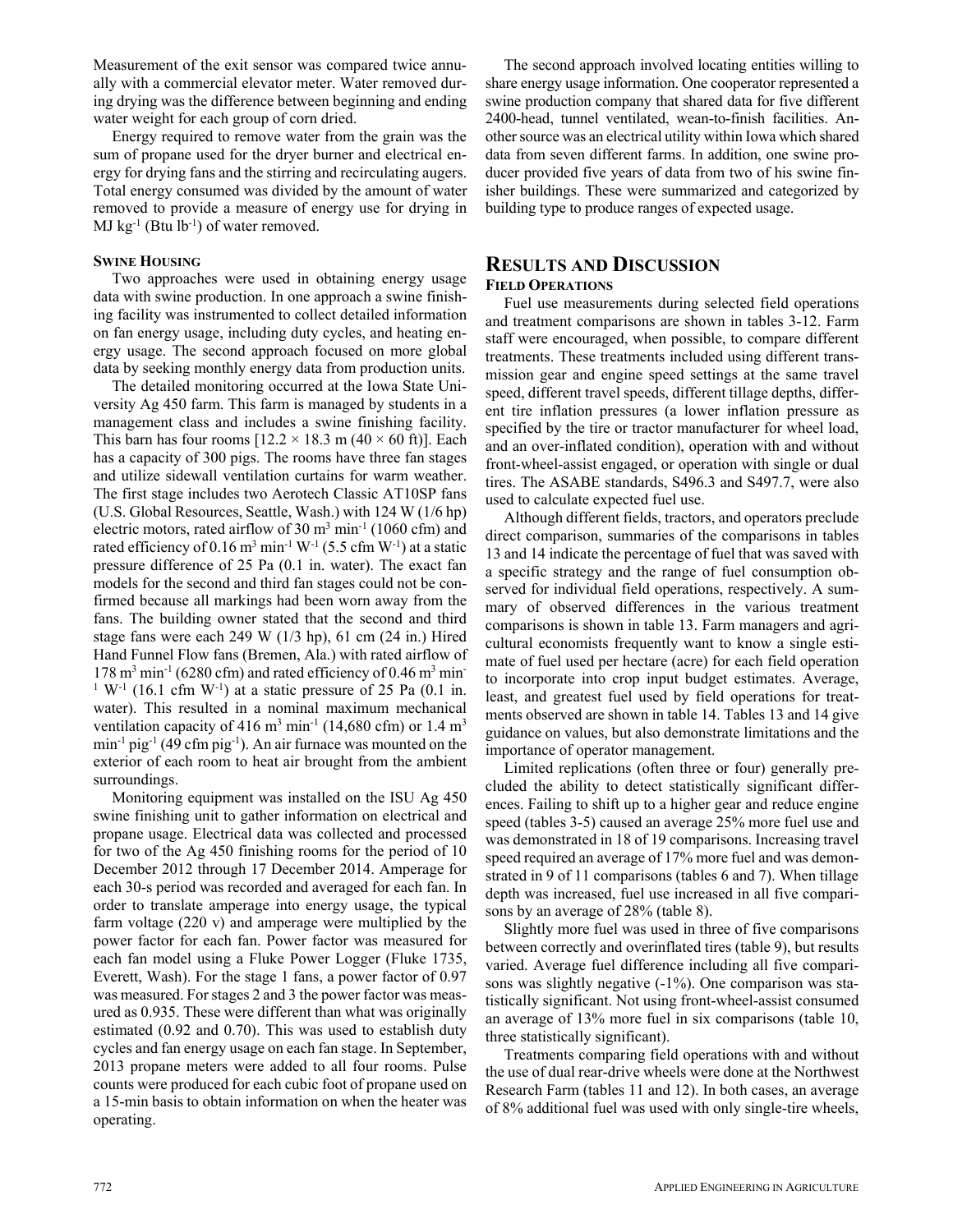| Table 3. Observed and empirical fuel use at the Northeast Iowa Research Farm with gear/engine rpm. |                                            |           |                           |                   |                       |                   |  |  |
|----------------------------------------------------------------------------------------------------|--------------------------------------------|-----------|---------------------------|-------------------|-----------------------|-------------------|--|--|
|                                                                                                    |                                            | Treatment |                           |                   |                       |                   |  |  |
|                                                                                                    | Fuel Use Observed<br>No. of<br>Gear/Engine |           | <b>Fuel Use Empirical</b> |                   |                       |                   |  |  |
| Operation                                                                                          | Replications                               | (rpm)     | $(L \text{ ha}^{-1})$     | $(gal acre^{-1})$ | $(L \text{ ha}^{-1})$ | $(gal acre^{-1})$ |  |  |
| 2013                                                                                               |                                            |           |                           |                   |                       |                   |  |  |
| Field cultivation, $8 \text{ km h}^{-1}$ (5 mi h <sup>-1</sup> )                                   |                                            | C1/2080   | 7.5                       | 0.80              | 4.7                   | 0.50              |  |  |
|                                                                                                    | $\frac{3}{3}$                              | C2/1710   | 6.2                       | 0.66              | 4.1                   | 0.43              |  |  |
| LSD $_{\alpha=0.05}$ , P = 0.007 <sup>[a]</sup>                                                    |                                            |           | 0.5                       | 0.05              |                       |                   |  |  |
| Strip till, 8.4 km $h^{-1}$ (5.2 mi $h^{-1}$ )                                                     |                                            | C1/2170   | 19.6                      | 2.10              | 11.0                  | 1.18              |  |  |
|                                                                                                    | $\frac{3}{3}$                              | C2/1710   | 13.0                      | 1.39              | 9.6                   | 1.03              |  |  |
| LSD $_{\alpha=0.05}$ , P = 0.12 <sup>[a]</sup>                                                     |                                            |           | $NS^{[b]}$                | $NS^{[b]}$        |                       |                   |  |  |
| Stalk chopping, $8.0 \text{ km h}^{-1}$ (5.0 mi h <sup>-1</sup> )                                  | 3                                          | C1/2060   | 8.9                       | 0.95              | 5.6                   | 0.59              |  |  |
|                                                                                                    | 3                                          | C2/1710   | 6.0                       | 0.64              | 5.0                   | 0.53              |  |  |
| LSD $_{\alpha=0.05}$ , P = 0.002 <sup>[a]</sup>                                                    |                                            |           | 0.6                       | 0.06              |                       |                   |  |  |
| 2014                                                                                               |                                            |           |                           |                   |                       |                   |  |  |
| Field cultivation, 8.0 km $h^{-1}$ (5.0 mi $h^{-1}$ )                                              |                                            | C1/2080   | 5.6                       | 0.60              | 4.6                   | 0.49              |  |  |
|                                                                                                    | $\frac{3}{3}$                              | C2/1720   | 3.8                       | 0.41              | 4.0                   | 0.43              |  |  |
| LSD $_{\alpha=0.05}$ , P = 0.15 <sup>[a]</sup>                                                     |                                            |           | $NS^{[b]}$                | $NS^{[b]}$        |                       |                   |  |  |
| Subsoiling, 5.9 km $h^{-1}$ (3.7 mi $h^{-1}$ )                                                     | 3                                          | B1/2100   | 11.9                      | 1.27              | 13.9                  | 1.49              |  |  |
|                                                                                                    | $\overline{3}$                             | B3/1500   | 10.0                      | 1.07              | 12.0                  | 1.28              |  |  |
| LSD $_{\alpha=0.05}$ , P = 0.10 <sup>[a]</sup>                                                     |                                            |           | $NS^{[b]}$                | $NS^{[b]}$        |                       |                   |  |  |
| 2015                                                                                               |                                            |           |                           |                   |                       |                   |  |  |
| Field cultivation, 8.0 km $h^{-1}$ (5.0 mi $h^{-1}$ )                                              |                                            | C1/2100   | 7.0                       | 0.74              | 4.7                   | 0.50              |  |  |
|                                                                                                    | $\frac{3}{3}$                              | C2/1800   | 6.5                       | 0.69              | 4.2                   | 0.45              |  |  |
| LSD $_{\alpha=0.05}$ , P = 0.07 <sup>[a]</sup>                                                     |                                            |           | $NS^{[b]}$                | NS <sup>[b]</sup> |                       |                   |  |  |

[a] Least significant difference between treatments at a 95% confidence level; probability of no significant difference between treatments.

[b] No significant difference at the 95% confidence level.

although neither was statistically significant. Additional comparisons from these tables at the Northwest Farms were

used as appropriate for gear/engine speed, travel speed, and depth treatments in summary tables 13 and 14.

| Table 4. Observed and empirical fuel use at the Southwest Iowa Research Farm, with gear/engine rpm. |
|-----------------------------------------------------------------------------------------------------|
|-----------------------------------------------------------------------------------------------------|

|                                                                                                              |                | Treatment   |                       |                              |               |                          |
|--------------------------------------------------------------------------------------------------------------|----------------|-------------|-----------------------|------------------------------|---------------|--------------------------|
|                                                                                                              | No. of         | Gear/Engine |                       | Fuel Use Observed            |               | Fuel Use Empirical       |
| Operation                                                                                                    | Replications   | (rpm)       | $(L \text{ ha}^{-1})$ | $(gal acre^{-1})$            | $(L ha^{-1})$ | (gal acre <sup>-1)</sup> |
|                                                                                                              |                |             |                       |                              |               |                          |
| 2013                                                                                                         |                |             |                       |                              |               |                          |
| Moldboard plowing, 7.2 km $h^{-1}$ (4.5 mi $h^{-1}$ )                                                        | 1              | B2/2250     | 45.3                  | 4.84                         | 20.2          | 2.90                     |
|                                                                                                              | 3              | B3/2000     | 42.7                  | 4.57                         | 18.5          | 2.70                     |
|                                                                                                              | 4              | B4/1700     | 34.3                  | 3.67                         | 16.6          | 2.46                     |
| LSD $_{\alpha=0.05}$ , P = 0.88 <sup>[a]</sup>                                                               |                |             | $NS^{[b]}$            | $NS^{[b]}$                   |               |                          |
| Disking, 7.4 km h <sup>-1</sup> (4.6 mi h <sup>-1</sup> )                                                    | 4              | B3/2200     | 3.2                   | 0.34                         | 6.0           | 0.64                     |
|                                                                                                              | $\overline{4}$ | C1/2000     | 3.6                   | 0.39                         | 5.7           | 0.60                     |
| LSD $_{\alpha=0.05}$ , P = 0.31 <sup>[a]</sup><br>Planting, 6.4 km h <sup>-1</sup> (4.0 mi h <sup>-1</sup> ) |                |             | $NS^{[b]}$            | $NS^{[b]}$                   |               |                          |
|                                                                                                              | 4              | B2/2225     | 4.3                   | 0.46                         | 4.4           | 0.47                     |
|                                                                                                              | $\sqrt{5}$     | B3/1850     | 3.6                   | 0.39                         | 3.9           | 0.42                     |
|                                                                                                              | $\overline{4}$ | B4/1500     | 3.4                   | 0.37                         | 3.4           | 0.37                     |
| LSD $_{\alpha=0.05}$ , P = 0.13 <sup>[a]</sup>                                                               |                |             | $NS^{[b]}$            | $NS^{[b]}$                   |               |                          |
|                                                                                                              |                |             |                       |                              |               |                          |
| 2014                                                                                                         |                |             |                       |                              |               |                          |
| Moldboard plowing, 6.9 km $h^{-1}$ (4.3 mi $h^{-1}$ )                                                        | 3              | B2/2250     | 35.2                  | 3.76                         | 29.0          | 3.10                     |
|                                                                                                              | 4              | B3/2000     | 32.8                  | 3.51                         | 27.1          | 2.89                     |
|                                                                                                              | 3              | B4/1700     | 26.7                  | 2.86                         | 24.7          | 2.64                     |
| LSD $_{\alpha=0.05}$ , P = 0.01 <sup>[a]</sup>                                                               |                |             | 4.6                   | 0.49                         |               |                          |
| Planting, $6.4 \text{ km h}^{-1}$ (4.0 mi h <sup>-1</sup> )                                                  | $\overline{4}$ | B2/2200     | 4.0                   | 0.43                         | 3.4           | 0.36                     |
|                                                                                                              | 4              | B3/1900     | 3.5                   | 0.38                         | 3.0           | 0.32                     |
|                                                                                                              | 4              | B4/1520     | 3.6                   | 0.39                         | 2.6           | 0.28                     |
| LSD $_{\alpha=0.05}$ , P = 0.77 <sup>[a]</sup>                                                               |                |             | ${\rm NS}^{\rm [b]}$  | $NS^{[b]}$                   |               |                          |
|                                                                                                              |                |             |                       |                              |               |                          |
| 2015                                                                                                         |                |             |                       |                              |               |                          |
| Moldboard plowing, 7.2 km h <sup>-1</sup> (4.5 mi h <sup>-1</sup> )                                          | $\overline{4}$ | B3/2000     | 28.1                  | 3.00                         | 27.0          | 2.89                     |
|                                                                                                              | 3              | B4/1700     | 26.2                  | 2.80                         | 24.7          | 2.64                     |
| LSD $_{q=0.05}$ , P = 0.19 <sup>[a]</sup>                                                                    |                |             | $NS^{[b]}$            | $\mathrm{NS}^{[\mathrm{b}]}$ |               |                          |
| Planting, $6.8 \text{ km h}^{-1}$ (4.2 mi h <sup>-1</sup> )                                                  | 4              | B3/1950     | 4.6                   | 0.49                         | 3.0           | 0.32                     |
|                                                                                                              | $\overline{4}$ | B4/1600     | 3.6                   | 0.39                         | 2.6           | 0.28                     |
| LSD $_{q=0.05}$ , P = 0.56 <sup>[a]</sup>                                                                    |                |             | $NS^{[b]}$            | $NS^{[b]}$                   |               |                          |

 $^{[a]}$  Least significant difference between treatments at a 95% confidence level; probability of no significant difference between treatments.<br><sup>[b]</sup> No significant difference at the 95% confidence level.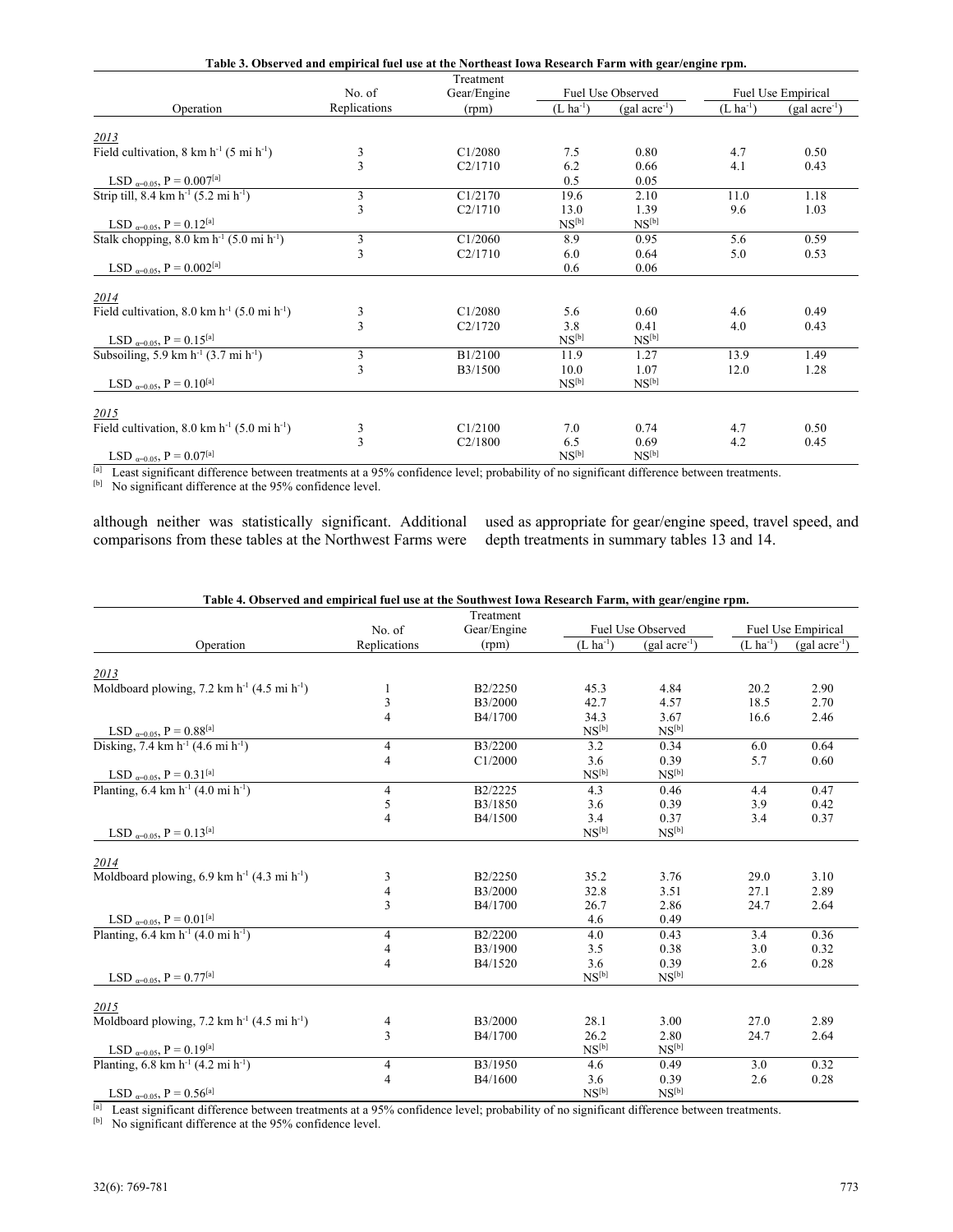| Table 5. Observed and empirical fuel use at the Northern, Southeastern, and Western Iowa Research Farms, with gear/engine rpm. |              | Treatment   |                       |                   |               |                      |
|--------------------------------------------------------------------------------------------------------------------------------|--------------|-------------|-----------------------|-------------------|---------------|----------------------|
|                                                                                                                                | No. of       | Gear/Engine |                       | Fuel Use Observed |               | Fuel Use Empirical   |
| Operation                                                                                                                      | Replications | (rpm)       | $(L \text{ ha}^{-1})$ | $(gal acre^{-1})$ | $(L ha^{-1})$ | $(gal \, acre^{-1})$ |
| Northern                                                                                                                       |              |             |                       |                   |               |                      |
| Field cultivation, 10.1 km $h^{-1}$ (6.3 mi $h^{-1}$ )                                                                         | 2            | C2/2170     | 4.1                   | 0.43              | 3.8           | 0.40                 |
|                                                                                                                                |              | C4/1480     | 2.8                   | 0.30              | 3.0           | 0.32                 |
| Southeastern                                                                                                                   |              |             |                       |                   |               |                      |
| Chisel plow, 7.4 km $h^{-1}$ (4.6 mi $h^{-1}$ )                                                                                | 6            | B2/2200     | 11.6                  | 1.24              | 10.8          | 1.16                 |
|                                                                                                                                | 6            | C1/2000     | 10.3                  | 1.10              | 9.9           | 1.06                 |
| LSD $_{\alpha=0.05}$ , P = 0.04 <sup>[a]</sup>                                                                                 |              |             | 1.3                   | 0.13              |               |                      |
| Western                                                                                                                        |              |             |                       |                   |               |                      |
| Planting (2014), 8.3 km h <sup>-1</sup> (5.2 mi h <sup>-1</sup> )                                                              | 8            | B4/2150     | 5.4                   | 0.57              | 3.6           | 0.39                 |
|                                                                                                                                | 8            | C2/1900     | 4.6                   | 0.50              | 3.3           | 0.35                 |
| LSD $_{q=0.05}$ , P = 0.0001 <sup>[a]</sup>                                                                                    |              |             | 0.3                   | 0.03              |               |                      |
| Planting (2015), 8.3 km h <sup>-1</sup> (5.2 mi h <sup>-1</sup> )                                                              | 8            | B4/2150     | 5.4                   | 0.58              | 3.6           | 0.39                 |
|                                                                                                                                | 8            | C2/1900     | 4.7                   | 0.50              | 3.3           | 0.35                 |
| LSD $_{\alpha=0.05}$ , P = 0.0002 <sup>[a]</sup>                                                                               |              |             | 0.3                   | 0.03              |               |                      |
| Grain drill, 8.3 km $h^{-1}$ (5.2 mi $h^{-1}$ )                                                                                | 8            | B4/2150     | 5.2                   | 0.56              | 4.4           | 0.48                 |
|                                                                                                                                | 8            | C2/1900     | 3.7                   | 0.39              | 4.1           | 0.44                 |
| LSD $_{\alpha=0.05}$ , P = 0.0001 <sup>[a]</sup>                                                                               |              |             | 0.4                   | 0.04              |               |                      |

<sup>[a]</sup> Least significant difference between treatments at a 95% confidence level; probability of no significant difference between treatments.

#### **Table 6. Observed and empirical fuel use during chisel plowing with different travel speeds.**

|                                                |              |                         |                       | .                     |                   |                       |                    |
|------------------------------------------------|--------------|-------------------------|-----------------------|-----------------------|-------------------|-----------------------|--------------------|
|                                                | No. of       | Treatment, Travel Speed |                       |                       | Fuel Use Observed |                       | Fuel Use Empirical |
| Location                                       | Replications | $(km h^{-1})$           | $(\text{mi } h^{-1})$ | $(L \text{ ha}^{-1})$ | $(gal acre^{-1})$ | $(L \text{ ha}^{-1})$ | $(gal acre^{-1})$  |
| Southeast (chisel)                             |              | 6.0                     | 3.8                   | 10.5                  | 1.12              | 11.5                  | 1.27               |
|                                                |              | 7.2                     | 4.5                   | 13.0                  | 1.39              | 10.4                  | 1.21               |
| LSD $_{\alpha=0.05}$ , P = 0.37 <sup>[a]</sup> |              |                         |                       | $NS^{[b]}$            | $NS^{[b]}$        |                       |                    |
| Northern (chisel)                              |              | 7.4                     | 4.6                   | 8.5                   | 0.91              | 12.1                  | 1.29               |
|                                                |              | 8.2                     | 5.1                   | 6.5                   | 0.69              | 11.8                  | 1.27               |
|                                                |              | 8.9                     | 5.5                   | 10.3                  | 1.10              | 11.7                  | 1.25               |
| LSD $_{\alpha=0.05}$ , P = 0.49 <sup>[a]</sup> |              |                         |                       | $NS^{[b]}$            | $NS^{[b]}$        |                       |                    |
| Southwest (chisel)                             |              | 4.8                     | 3.0                   | 9.9                   | 1.06              | 11.5                  | 1.23               |
|                                                |              | 6.9                     | 4.3                   | 9.1                   | 0.98              | 10.4                  | 1.12               |
|                                                |              | 7.6                     | 4.7                   | 8.8                   | 0.94              | 10.3                  | 1.10               |

[a] Least significant difference between treatments at a 95% confidence level; probability of no significant difference between treatments.<br>[b] No significant difference at the 95% confidence level.

| Table 7. Observed and empirical fuel use during disking at the Southwest Farm, field cultivating and disking |  |
|--------------------------------------------------------------------------------------------------------------|--|
| at the Northwest Farm, and rotary mowing and hauling corn at the Western Farm with different travel speeds.  |  |

|                                                                          | No. of       | Treatment, Travel Speed |                              |                      | <b>Fuel Use Observed</b> |                      | <b>Fuel Use Empirical</b> |
|--------------------------------------------------------------------------|--------------|-------------------------|------------------------------|----------------------|--------------------------|----------------------|---------------------------|
| Operation                                                                | Replications | $km h^{-1}$             | $\text{mi} \; \text{h}^{-1}$ | $L$ ha <sup>-1</sup> | gal acre <sup>-1</sup>   | $L$ ha <sup>-1</sup> | gal acre <sup>-1</sup>    |
| Disking (Southwest)                                                      |              | 7.2                     | 4.5                          | 2.4                  | 0.26                     | 6.5                  | 0.69                      |
|                                                                          | 4            | 8.0                     | 5.0                          | 2.8                  | 0.30                     | 6.4                  | 0.69                      |
| LSD $_{\alpha=0.05}$ , P = 0.69 <sup>[a]</sup>                           |              |                         |                              | $NS^{[b]}$           | $NS^{[b]}$               |                      |                           |
| Disking (Northwest)                                                      |              | 6.8                     | 4.2                          | 5.5                  | 0.58                     | 5.8                  | 0.62                      |
|                                                                          |              | 7.6                     | 4.7                          | 5.3                  | 0.56                     | 5.6                  | 0.60                      |
|                                                                          |              | 8.0                     | 5.0                          | 7.9                  | 0.84                     | 6.0                  | 0.64                      |
|                                                                          |              | 8.5                     | 5.3                          | 5.9                  | 0.63                     | 5.9                  | 0.64                      |
| LSD $_{\alpha=0.05}$ , P = 0.001 <sup>[a]</sup>                          |              |                         |                              | 0.8                  | 0.08                     |                      |                           |
| Disking (Northwest)                                                      | 3            | 6.1                     | 3.8                          | 8.2                  | 0.88                     | 5.8                  | 0.62                      |
|                                                                          |              | 6.9                     | 4.3                          | 9.1                  | 0.97                     | 6.1                  | 0.65                      |
| LSD $_{\alpha=0.05}$ , P = 0.06 <sup>[a]</sup>                           |              |                         |                              | $NS^{[b]}$           | $NS^{[b]}$               |                      |                           |
| Disking (Northwest)                                                      | 3            | 7.1                     | 4.4                          | 6.2                  | 0.66                     | 4.7                  | 0.50                      |
|                                                                          | 3            | 8.2                     | 5.1                          | 7.0                  | 0.75                     | 4.9                  | 0.52                      |
| LSD $_{\alpha=0.05}$ , P = 0.22 <sup>[a]</sup>                           |              |                         |                              | $NS^{[b]}$           | $NS^{[b]}$               |                      |                           |
| Field cultivating                                                        | 6            | 7.2                     | 4.5                          | 5.2                  | 0.55                     | 3.8                  | 0.40                      |
|                                                                          | 6            | 8.4                     | 5.2                          | 5.4                  | 0.58                     | 4.0                  | 0.43                      |
| LSD $_{\alpha=0.05}$ , P = 0.62 <sup>[a]</sup>                           |              |                         |                              | $NS^{[b]}$           | $NS^{[b]}$               |                      |                           |
| Mowing hay                                                               | 4            | 7.2                     | 4.5                          | 5.9                  | 0.63                     | 4.7                  | 0.50                      |
|                                                                          |              | 8.5                     | 5.3                          | 6.8                  | 0.73                     | 4.4                  | 0.47                      |
| $LSD$ <sub><i>a</i>=0.05</sub> , $\underline{P}$ = 0.0003 <sup>[a]</sup> |              |                         |                              | 0.2                  | 0.02                     |                      |                           |
| Hauling corn <sup>[c]</sup>                                              | 4            | 27                      | 17                           | 0.4                  | 0.17                     | 0.3                  | 0.12                      |
|                                                                          |              | 32                      | 20                           | 0.5                  | 0.21                     | 0.3                  | 0.13                      |
| LSD $_{\alpha=0.05}$ , P = 0.0001 <sup>[a]</sup>                         |              |                         |                              | 0.01                 | 0.002                    |                      |                           |

<sup>[a]</sup> Least significant difference between treatments at a 95% confidence level; probability of no significant difference between treatments.<br><sup>[b]</sup> No significant difference at the 95% confidence level.<br><sup>[c]</sup> Fuel use, L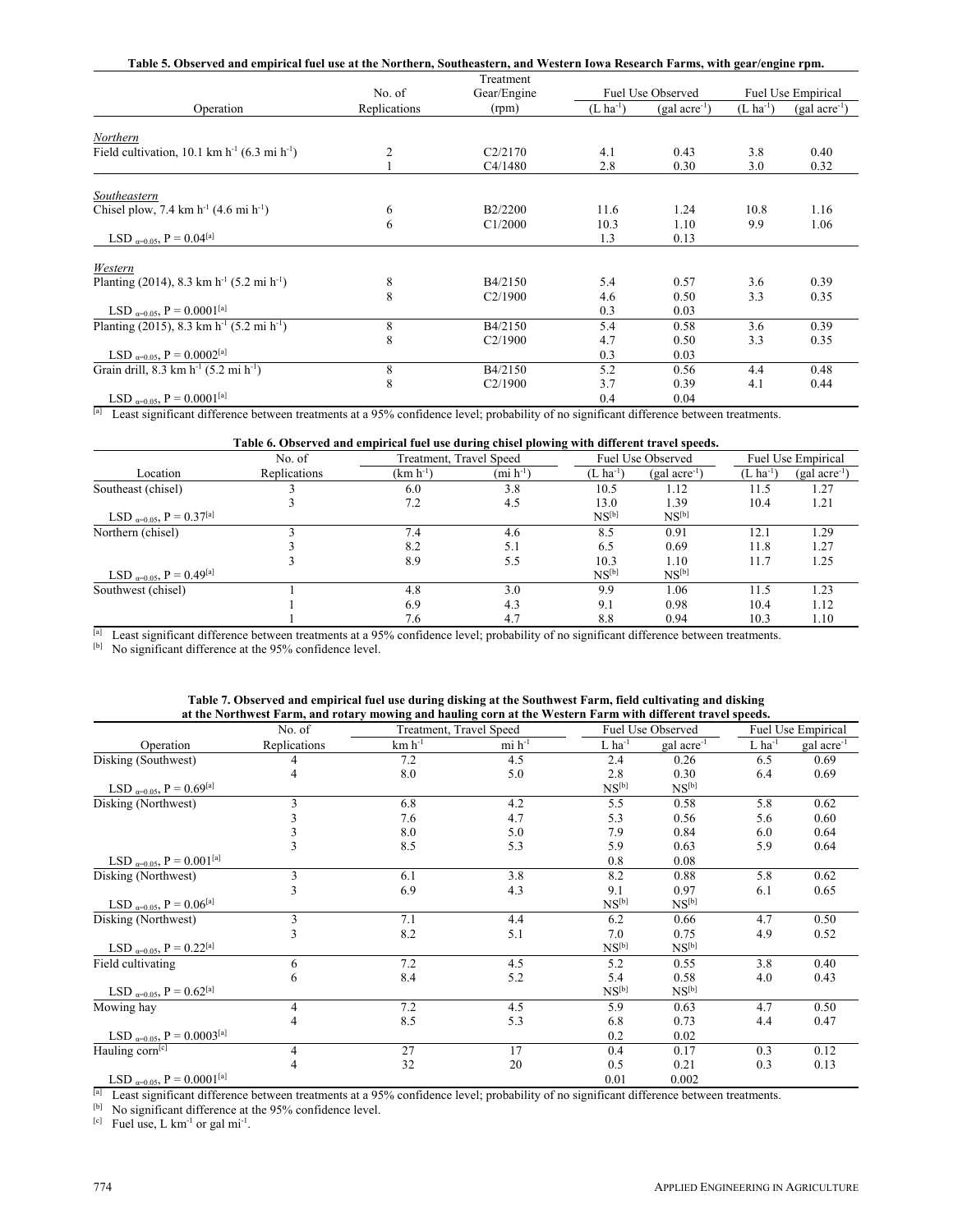|  |  | Table 8. Observed and empirical fuel use with tillage depth during disking at the Southwest Iowa |
|--|--|--------------------------------------------------------------------------------------------------|
|  |  | Research Farm (2013 and 2014) and field cultivating and disking at the Northwest Farm (2015).    |

|                                                       | No. of         | Treatment, Disking Depth |                |                       | Fuel Use Observed | Fuel Use Empirical    |                   |
|-------------------------------------------------------|----------------|--------------------------|----------------|-----------------------|-------------------|-----------------------|-------------------|
| Operation                                             | Replications   | (cm)                     | (in)           | $(L \text{ ha}^{-1})$ | $(gal acre^{-1})$ | $(L \text{ ha}^{-1})$ | $(gal acre^{-1})$ |
| 2013                                                  |                |                          |                |                       |                   |                       |                   |
| Disking, 7.4 km $h^{-1}$ (4.6 mi $h^{-1}$ )           | 4              | 8                        |                | 3.3                   | 0.35              | 5.0                   | 0.53              |
|                                                       | $\overline{4}$ | 13                       | 5              | 3.6                   | 0.38              | 6.6                   | 0.71              |
| LSD $_{\alpha=0.05}$ , P = 0.56 <sup>[a]</sup>        |                |                          |                | $NS^{[b]}$            | $NS^{[b]}$        |                       |                   |
| 2014                                                  |                |                          |                |                       |                   |                       |                   |
| Disking, 7.6 km $h^{-1}$ (4.7 mi $h^{-1}$ )           | 4              | 10                       | 4              | 2.1                   | 0.23              | 5.5                   | 0.59              |
|                                                       | 4              | 15                       | 6              | 3.0                   | 0.32              | 7.4                   | 0.79              |
| LSD $_{\alpha=0.05}$ , P = 0.43 <sup>[a]</sup>        |                |                          |                | $NS^{[b]}$            | $NS^{[b]}$        |                       |                   |
| 2015                                                  |                |                          |                |                       |                   |                       |                   |
| Field cultivation, 7.9 km $h^{-1}$ (4.9 mi $h^{-1}$ ) | 6              | 8                        | 3              | 4.7                   | 0.50              | 3.4                   | 0.36              |
|                                                       | 6              | 11                       | 4.5            | 5.9                   | 0.63              | 4.4                   | 0.47              |
| LSD $_{\alpha=0.05}$ , P = 0.05 <sup>[a]</sup>        |                |                          |                | 1.2                   | 0.13              |                       |                   |
| Disking, 7.1 km $h^{-1}$ (4.4 mi $h^{-1}$ )           | 6              | 10                       | $\overline{4}$ | 6.6                   | 0.71              | 4.8                   | 0.51              |
|                                                       | 6              | 14                       | 5.5            | 8.6                   | 0.92              | 5.9                   | 0.64              |
| LSD $_{\alpha=0.05}$ , P = 0.0002 <sup>[a]</sup>      |                |                          |                | 0.6                   | 0.06              |                       |                   |

<sup>[a]</sup> Least significant difference between treatments at a 95% confidence level; probability of no significant difference between treatments.

[b] No significant difference at the 95% confidence level.

Fuel-saving strategies were generally well demonstrated for shifting up and throttling back with reduced drawbar loads, reducing tillage depth, and engaging front-wheeldrive. Fuel savings were also demonstrated at lower travel speeds, although savings were not as great as transmission and depth, and results were mixed as lower engine speed and good torque characteristics in some instances compensated for small increases in draft load. Fuel savings were demonstrated in two comparisons of single versus dual drive tires. Fuel savings observed were marginal (often within the range of measurement accuracy) and least apparent when comparing tire inflation. Overall, 43 of 48 treatment comparisons showed expected trends in fuel savings and 23 of the comparisons were statistically significant.

Empirical fuel use values calculated using procedures from ASABE standards were generally greater than observed values for travel speed, tillage depth, and tire inflation comparisons, but lower than observed values for gear/engine speed, front-wheel-assist, and dual versus single tire comparisons (table 13). Variations between observed and estimated values may be due to in-field factors such as turns on short plot rows or inherent variability in applying ASABE estimation techniques. Grisso et al. (2008) reported that ASABE standard S497.7 often over-predicted fuel use unless adjusted for individual tractor test data.

Fuel used by various field operations had a wide range of treatment mean values (table 14). This suggests better estimates for crop input budgets may be made if additional

|                                                                                  |                |         | during 2013, and the Northern and Southwest Iowa Research Farms during 2014. |                           |                           |                       |                    |
|----------------------------------------------------------------------------------|----------------|---------|------------------------------------------------------------------------------|---------------------------|---------------------------|-----------------------|--------------------|
|                                                                                  | No. of         |         | Treatment, Tire Pressure                                                     |                           | <b>Fuel Use Observed</b>  |                       | Fuel Use Empirical |
| Location/Operation                                                               | Replications   |         | Rear/Front (kP) Rear/Front (psi)                                             | $(L ha^{-1})$             | $(gal \, acre^{-1})$      | $(L \text{ ha}^{-1})$ | $(gal acre^{-1})$  |
| <b>Ag Engineering Agronomy Farm</b>                                              |                |         |                                                                              |                           |                           |                       |                    |
| Chisel plowing <sup>[a]</sup> , 7.7 km h <sup>-1</sup> (4.8 mi h <sup>-1</sup> ) | 3              | 69/138  | 10/20                                                                        | 14.9                      | 1.59                      | 12.0                  | 1.29               |
| LSD $_{\alpha=0.05}$ , P = 0.59 <sup>[b]</sup>                                   | 3              | 138/207 | 20/30                                                                        | 15.1<br>NS <sup>[c]</sup> | 1.61<br>NS <sup>[c]</sup> | 12.0                  | 1.29               |
| Chisel plowing <sup>[d]</sup> , 7.7 km h <sup>-1</sup> (4.8 mi h <sup>-1</sup> ) | 3              | 69/138  | 10/20                                                                        | 13.2                      | 1.41                      | 12.0                  | 1.29               |
|                                                                                  | 3              | 138/207 | 20/30                                                                        | 13.4                      | 1.43                      | 12.0                  | 1.29               |
| $LSD_{\alpha=0.05}$ , P = 0.04 <sup>[b]</sup>                                    |                |         |                                                                              | 0.2                       | 0.02                      |                       |                    |
| Northern Farm                                                                    |                |         |                                                                              |                           |                           |                       |                    |
| Chisel plowing <sup>[d]</sup> , 5.8 km h <sup>-1</sup> (3.6 mi h <sup>-1</sup> ) | 3              | 97/235  | 14/34                                                                        | 10.2                      | 1.09                      | 13.1                  | 1.40               |
| LSD $_{\alpha=0.05}$ , P = 0.98 <sup>[b]</sup>                                   | $\overline{4}$ | 138/235 | 20/34                                                                        | 10.5<br>NS <sup>[c]</sup> | 1.12<br>NS <sup>[c]</sup> | 13.1                  | 1.40               |
| Southwest Farm                                                                   |                |         |                                                                              |                           |                           |                       |                    |
| Chisel plowing <sup>[d]</sup> , 5.8 km h <sup>-1</sup> (3.6 mi h <sup>-1</sup> ) | 3              | 69/221  | 10/32                                                                        | 11.3                      | 1.21                      | 11.9                  | 1.28               |
|                                                                                  | $\overline{3}$ | 138/221 | 20/32                                                                        | 10.8                      | 1.16                      | 11.9                  | 1.28               |
| LSD $_{\alpha=0.05}$ , P = 0.43 <sup>[b]</sup>                                   |                |         |                                                                              | NS <sup>[c]</sup>         | NS <sup>[c]</sup>         |                       |                    |
| Disking, 7.6 km $h^{-1}$ (4.7 mi $h^{-1}$ )                                      | 4              | 69/221  | 10/32                                                                        | 2.7                       | 0.29                      | 6.5                   | 0.69               |
|                                                                                  | 4              | 97/221  | 14/32                                                                        | 2.5                       | 0.27                      | 6.5                   | 0.69               |
| LSD $_{\alpha=0.05}$ , P = 0.84 <sup>[b]</sup>                                   |                |         |                                                                              | NS <sup>[c]</sup>         | NS <sup>[c]</sup>         |                       |                    |

**Table 9. Observed and empirical fuel use with tire inflation at the Ag Engineering Agronomy Farm during 2013, and the Northern and Southwest Iowa Research Farms during 2014.** 

<sup>[a]</sup> Summer, after small grain harvest.<br><sup>[b]</sup> Least significant difference between treatments at a 95% confidence level; probability of no significant difference between treatments.

 $\begin{bmatrix} \text{c} \\ \text{d} \end{bmatrix}$  No significant difference at the 95% confidence level.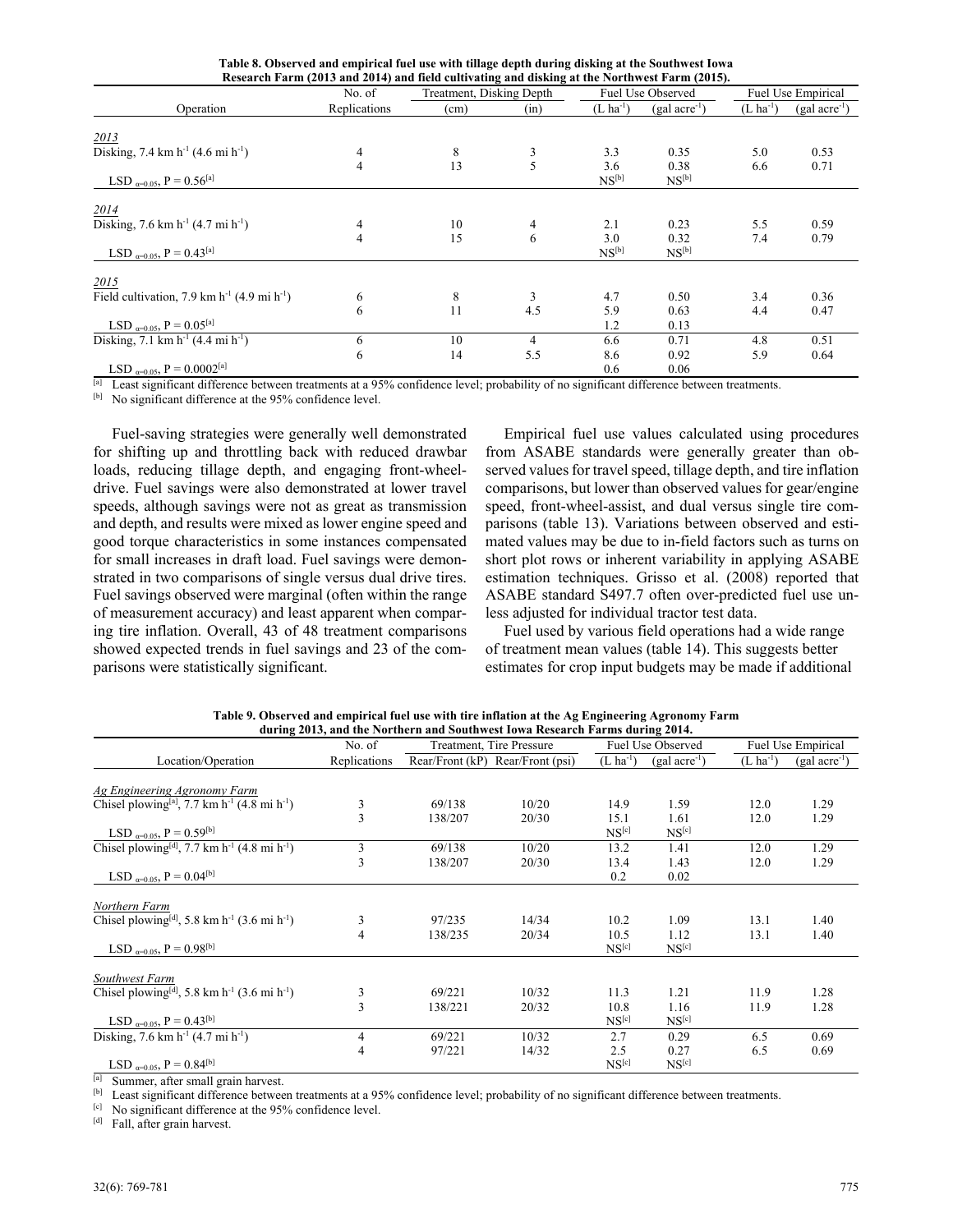|  |  |  | Table 10. Observed and empirical fuel use at the Western Iowa Research Farm, with and without mechanical front wheel drive. |
|--|--|--|-----------------------------------------------------------------------------------------------------------------------------|
|--|--|--|-----------------------------------------------------------------------------------------------------------------------------|

|                                                                                 | No. of       |                    |                       | Fuel Use Observed |                       | <b>Fuel Use Empirical</b> |
|---------------------------------------------------------------------------------|--------------|--------------------|-----------------------|-------------------|-----------------------|---------------------------|
| Operation                                                                       | Replications | $\text{MFD}^{[a]}$ | $(L \text{ ha}^{-1})$ | $(gal acre^{-1})$ | $(L \text{ ha}^{-1})$ | $(gal acre^{-1})$         |
| Planting (2014), 8.3 km h <sup>-1</sup> (5.2 mi h <sup>-1</sup> )               |              | Disengaged         | 5.2                   | 0.55              | 3.5                   | 0.37                      |
|                                                                                 | 8            | Engaged            | 4.8                   | 0.52              | 3.4                   | 0.36                      |
| LSD $_{\alpha=0.05}$ , P = 0.01 <sup>[b]</sup>                                  |              |                    | 0.3                   | 0.03              |                       |                           |
| Planting (2015), 8.3 km h <sup>-1</sup> (5.2 mi h <sup>-1</sup> )               | 8            | Disengaged         | 5.2                   | 0.56              | 3.5                   | 0.37                      |
|                                                                                 | 8            | Engaged            | 4.8                   | 0.52              | 3.4                   | 0.36                      |
| LSD $_{\alpha=0.05}$ , P = 0.01 <sup>[b]</sup>                                  |              |                    | 0.3                   | 0.03              |                       |                           |
| Grain drill, 8.3 km $h^{-1}$ (5.2 mi $h^{-1}$ )                                 | 8            | Disengaged         | 4.5                   | 0.49              | 4.3                   | 0.46                      |
|                                                                                 |              | Engaged            | 4.3                   | 0.46              | 4.2                   | 0.45                      |
| LSD $_{\alpha=0.05}$ , P = 0.23 <sup>[b]</sup>                                  |              |                    | NS <sup>[c]</sup>     | NS <sup>[c]</sup> |                       |                           |
| Hauling bales <sup>[d]</sup> , 8.0 km h <sup>-1</sup> (5.0 mi h <sup>-1</sup> ) | 4            | Disengaged         | 0.8                   | 0.33              | $0.9^{[e]}$           | $0.38^{[e]}$              |
|                                                                                 | 4            | Engaged            | 0.7                   | 0.29              | $0.8^{[e]}$           | $0.33^{[e]}$              |
| LSD $_{\alpha=0.05}$ , P = 0.01 <sup>[b]</sup>                                  |              |                    | 0.1                   | 0.02              |                       |                           |
| Rotary mowing, $6.9 \text{ km h}^{-1} (4.3 \text{ mi h}^{-1})$                  | 4            | Disengaged         | 7.3                   | 0.78              | 4.6                   | 0.49                      |
|                                                                                 |              | Engaged            | 5.5                   | 0.59              | 4.6                   | 0.49                      |
| LSD $_{\alpha=0.05}$ , P = 0.03 <sup>[b]</sup>                                  | 4            |                    | 1.4                   | 0.15              |                       |                           |
| Spread manure, $6.9 \text{ km h}^{-1}$ (4.3 mi h <sup>-1</sup> )                | 4            | Disengaged         | 5.6                   | 0.60              | 4.1                   | 0.44                      |
|                                                                                 | 4            | Engaged            | 4.9                   | 0.52              | 4.1                   | 0.44                      |
| LSD $_{\alpha=0.05}$ , P = 0.02 <sup>[b]</sup>                                  |              |                    | 0.5                   | 0.06              |                       |                           |

 $\frac{[a]}{b}$  Mechanical front wheel drive.<br><sup>[b]</sup> Least significant difference between treatments at a 95% confidence level; probability of no significant difference between treatments.

<sup>[c]</sup> No significant difference at the 95% confidence level.<br><sup>[d]</sup> Fuel use, L km<sup>-1</sup> or gal mi<sup>-1</sup>.<br><sup>[e]</sup> Draft used for roller packer.

| Table 11. Observed and empirical fuel use at the Northwest Research Farm in 2014 |  |
|----------------------------------------------------------------------------------|--|
| during field cultivation using dual wheels, varying depth, and travel speed.     |  |

|                                                |              |        |               | Treatment                    |            |             |                 |                      |                       |                           |
|------------------------------------------------|--------------|--------|---------------|------------------------------|------------|-------------|-----------------|----------------------|-----------------------|---------------------------|
|                                                | No. of       |        |               | <b>Travel Speed</b>          | Depth      |             |                 | Fuel Use Observed    |                       | <b>Fuel Use Empirical</b> |
| Operation                                      | Replications | Wheels | $(km h^{-1})$ | $(\text{mi } \text{h}^{-1})$ | (cm)       | (in, )      | $(L \ ha^{-1})$ | $(gal \, acre^{-1})$ | $(L \text{ ha}^{-1})$ | $(gal acre^{-1})$         |
| Field cultivation                              | n            | Dual   | 7.7           | 4.8                          |            |             | 7.8             | 0.83                 | 4.9                   | 0.52                      |
|                                                | O            | Dual   | 7.7           | 4.8                          | $13^{[a]}$ | $\zeta$ [a] | 6.7             | 0.71                 | 4.9                   | 0.52                      |
|                                                |              | Dual   | 8.2           | 5.1                          | 13         |             | 6.2             | 0.66                 | 4.8                   | 0.52                      |
|                                                |              | Single | 8.2           | 5.1                          | 13         |             | 6.9             | 0.74                 | 4.8                   | 0.52                      |
|                                                | $\sigma$     | Dual   | 7.7           | 4.8                          |            |             | 5.9             | 0.63                 | 3.6                   | 0.38                      |
| LSD $_{\alpha=0.05}$ , P = 0.05 <sup>[b]</sup> |              |        |               |                              |            |             | 1.4             | 0.15                 |                       |                           |

<sup>[a]</sup> Loose soil in second pass; other field cultivation operations were secondary tillage, but first pass on firm ground.<br><sup>[b]</sup> Least significant difference between treatments at a 95% confidence level; probability of no

| Table 12. Observed and empirical fuel use at the Northwest Research Farm in 2014 during |  |  |
|-----------------------------------------------------------------------------------------|--|--|
| planting using dual wheels, varying gear/throttle operation, and travel speed.          |  |  |

|                                                 |                    |        | Treatment   |                       |                       |               |                      |                     |                           |
|-------------------------------------------------|--------------------|--------|-------------|-----------------------|-----------------------|---------------|----------------------|---------------------|---------------------------|
|                                                 | No. of             |        | Gear/Engine |                       | <b>Travel Speed</b>   |               | Fuel Use Observed    |                     | <b>Fuel Use Empirical</b> |
| Operation                                       | Replications       | Wheels | (rpm)       | (km h <sup>-1</sup> ) | $(\text{mi } h^{-1})$ | $(L ha^{-1})$ | $(gal \, acre^{-1})$ | 'L ha <sup>-1</sup> | $(gal acre^{-1})$         |
| Planting                                        |                    | Dual   | 5/2100      | 8.0                   | 5.0                   | 2.3           | 0.24                 | 2.1                 | 0.23                      |
|                                                 | 4                  | Dual   | 5/2400      | 9.3                   | 5.8                   | 2.3           | 0.24                 | 2.2                 | 0.23                      |
|                                                 | 4                  | Single | 5/2100      | 8.0                   | 5.0                   | 2.4           | 0.25                 | 2.1                 | 0.23                      |
|                                                 | 4                  | Dual   | 6/1675      | 9.7                   | 6.0                   | 1.8           | 0.19                 | 1.7                 | 0.18                      |
|                                                 | $5^{[a]}$          | Single | 6/1675      | 9.7                   | 6.0                   | 1.8           | 0.19                 | 1.7                 | 0.18                      |
|                                                 | $\mathbf{A}^{[a]}$ | Single | 6/1900      | 11.3                  | 7.0                   | 1.8           | 0.20                 | 1.7                 | 0.18                      |
|                                                 | 4                  | Single | 6/1675      | 10.0                  | 6.2                   | 1.8           | 0.20                 | 1.7                 | 0.18                      |
| LSD $_{\alpha=0.05}$ , P = 0.001 <sup>[b]</sup> |                    |        |             |                       |                       | 0.3           | 0.03                 |                     |                           |

<sup>[a]</sup> Soil previously field cultivated at 8 cm (3 in.) depth; other treatments were previously field cultivated at 13 cm (5 in.) depth.<br><sup>[b]</sup> Least significant difference between treatments at a 95% confidence level; prob

fuel saving strategies are known and employed by tractor operators. Comparing tillage fuel consumption values with those reported by McLaughlin et al. (2008), fuel use was greater for moldboard plowing, and at most sites lower for chisel plowing and disking.

#### **CROP DRYING**

Conditions and energy used during crop drying are shown in tables 15-18. Several factors involved in the drying process limit the ability to make direct comparisons between locations, individual bins at the locations, and even drying batches in the same bin. Factors that affect drying include different incoming corn moisture, different corn moisture at the end of drying, different ambient air conditions during drying, and different loading rates resulting in different depths of corn that fans had to push air through. Although direct comparisons are not possible, relative measurements can be useful to assess what may have affected energy consumption during drying.

Energy used to remove water from grain ranged from 4.67 to 7.70 MJ kg-1 (2010 to 3310 Btu lb-1). Morey et al. (1978) reported that 5.7 MJ kg<sup>-1</sup> was required when corn was dried from 22% m.c. Most energy used was from propane (96% average) rather than electricity in these high-temperature drying systems. Energy consumption averaged 0.0027 L pt<sup>-1</sup> kg<sup>-1</sup> (0.018 gal pt<sup>-1</sup> bu<sup>-1</sup>) for propane and 0.00087 kWh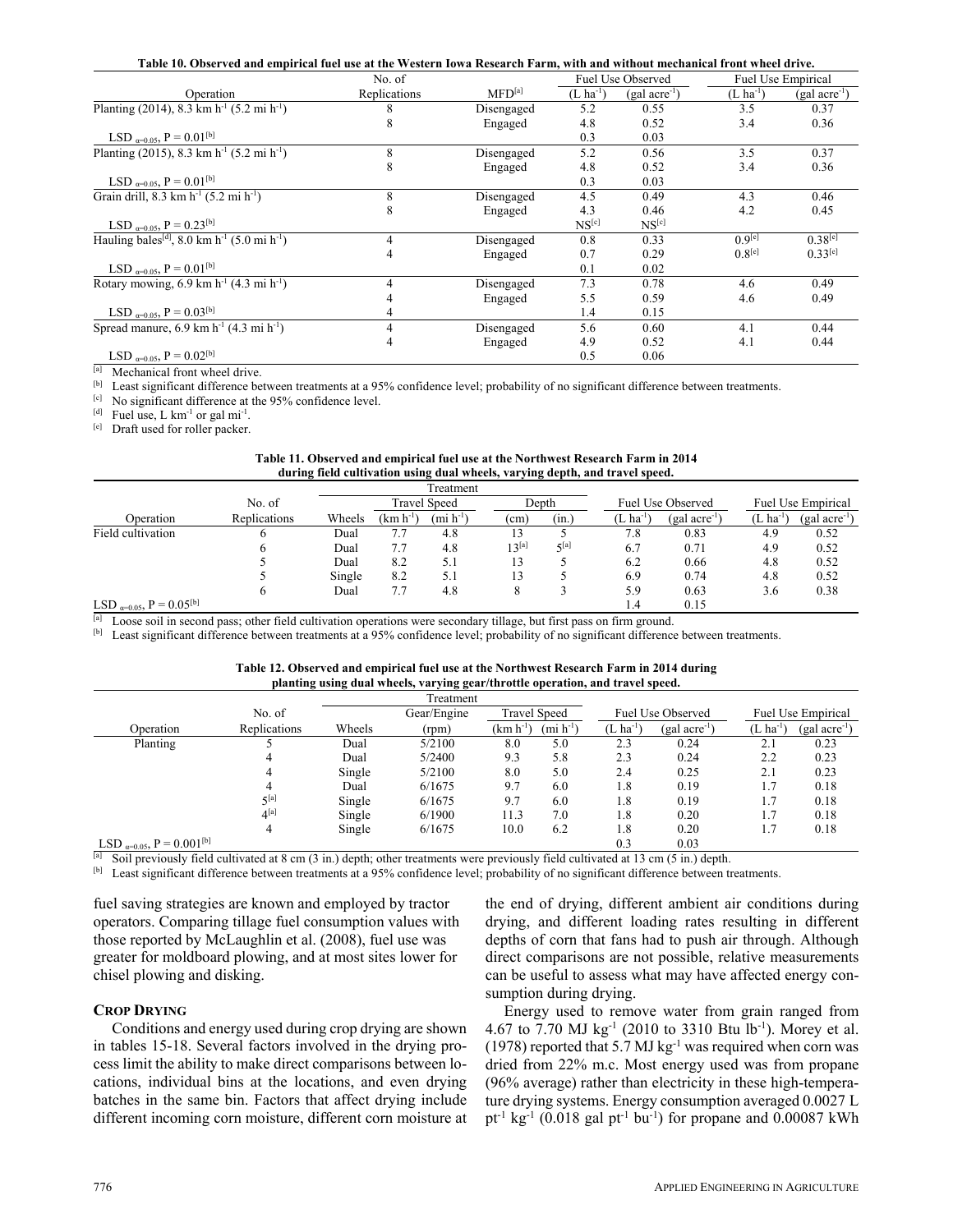**Table 13. Number of treatment comparisons showing expected trend and statistical significance, percentage difference in observed fuel use, and average difference of ASABE predicted values from observed values.** 

|                             |       | Percentage Difference |                                            |                |                      |                 |                                            |  |  |  |  |  |  |
|-----------------------------|-------|-----------------------|--------------------------------------------|----------------|----------------------|-----------------|--------------------------------------------|--|--|--|--|--|--|
|                             |       | No. of Comparisons    |                                            |                | of Observed Fuel Use |                 | Average Percentage Difference              |  |  |  |  |  |  |
| <b>Treatment Comparison</b> | Total | Trend <sup>[a]</sup>  | Statistical<br>Significance <sup>[b]</sup> | Average<br>(%) | Greatest<br>$(\%)$   | Least<br>$(\%)$ | of ASABE Predicted Value<br>$\frac{10}{6}$ |  |  |  |  |  |  |
| Gear/engine speed           | 19    | $\mathbf{8}$          |                                            | 25.2           | 51                   | $-12$           | $-1$                                       |  |  |  |  |  |  |
| Travel speed                |       |                       |                                            | 16.7           | 59                   | $-21$           |                                            |  |  |  |  |  |  |
| Tillage depth               |       |                       |                                            | 27.6           | 41                   |                 | 25                                         |  |  |  |  |  |  |
| Tire inflation              |       |                       |                                            | $-1.4$         |                      | -8              |                                            |  |  |  |  |  |  |
| Front wheel assist          | h     |                       |                                            | 13.4           | 31                   |                 | $-17$                                      |  |  |  |  |  |  |
| Dual vs. Single tires       |       |                       |                                            | 7.9            |                      |                 | $-17$                                      |  |  |  |  |  |  |

 $\begin{bmatrix} \text{a} \\ \text{b} \end{bmatrix}$  Expected trend observed.<br>  $\begin{bmatrix} \text{b} \\ \text{b} \end{bmatrix}$  Statistically significant at the 95% confidence level.

#### **Table 14. Observed fuel use on university farms by field operation.**

|                                                                                                                                                                                                                                                                                                                                                                                                                                                                                                                                                                                                                                                                         |                                                          |                 | Average           |                  | Least <sup>[b]</sup> | Greatest <sup>[c]</sup> |                   |  |
|-------------------------------------------------------------------------------------------------------------------------------------------------------------------------------------------------------------------------------------------------------------------------------------------------------------------------------------------------------------------------------------------------------------------------------------------------------------------------------------------------------------------------------------------------------------------------------------------------------------------------------------------------------------------------|----------------------------------------------------------|-----------------|-------------------|------------------|----------------------|-------------------------|-------------------|--|
| Operation                                                                                                                                                                                                                                                                                                                                                                                                                                                                                                                                                                                                                                                               | No. of Means <sup>[a]</sup>                              | $(L \ ha^{-1})$ | $(gal acre^{-1})$ | $(L \, ha^{-1})$ | $(gal \, acre^{-1})$ | $(L \text{ ha}^{-1})$   | $(gal acre^{-1})$ |  |
| Chisel plow                                                                                                                                                                                                                                                                                                                                                                                                                                                                                                                                                                                                                                                             | 18                                                       | 11.0            | 1.18              | 6.5              | 0.69                 | 15.1                    | 1.61              |  |
| Plant                                                                                                                                                                                                                                                                                                                                                                                                                                                                                                                                                                                                                                                                   | 20                                                       | 4.0             | 0.43              | 1.8              | 0.19                 | 5.4                     | 0.58              |  |
| Field cultivate                                                                                                                                                                                                                                                                                                                                                                                                                                                                                                                                                                                                                                                         | 18                                                       | 5.9             | 0.63              | 2.8              | 0.30                 | 7.8                     | 0.83              |  |
| Disk                                                                                                                                                                                                                                                                                                                                                                                                                                                                                                                                                                                                                                                                    | 18                                                       | 4.9             | 0.52              | 2.1              | 0.23                 | 9.1                     | 0.97              |  |
| Moldboard plow                                                                                                                                                                                                                                                                                                                                                                                                                                                                                                                                                                                                                                                          | 8                                                        | 33.9            | 3.63              | 26.2             | 2.80                 | 45.3                    | 4.84              |  |
| Grain drill                                                                                                                                                                                                                                                                                                                                                                                                                                                                                                                                                                                                                                                             |                                                          | 4.4             | 0.47              | 3.7              | 0.39                 | 5.2                     | 0.56              |  |
| Rotary mower                                                                                                                                                                                                                                                                                                                                                                                                                                                                                                                                                                                                                                                            |                                                          | 6.4             | 0.68              | 5.5              | 0.59                 | 7.3                     | 0.78              |  |
| Subsoiler                                                                                                                                                                                                                                                                                                                                                                                                                                                                                                                                                                                                                                                               |                                                          | 10.9            | 1.17              | 10.0             | 1.07                 | 11.9                    | 1.27              |  |
| Strip till                                                                                                                                                                                                                                                                                                                                                                                                                                                                                                                                                                                                                                                              |                                                          | 16.3            | 1.75              | 13.0             | 1.39                 | 19.6                    | 2.10              |  |
| Stalk chopper                                                                                                                                                                                                                                                                                                                                                                                                                                                                                                                                                                                                                                                           |                                                          | 7.5             | 0.80              | 6.0              | 0.64                 | 8.9                     | 0.95              |  |
| Spread manure                                                                                                                                                                                                                                                                                                                                                                                                                                                                                                                                                                                                                                                           |                                                          | 1.3             | 0.56              | 1.2              | 0.52                 | 1.4                     | 0.60              |  |
| Move bales <sup>[d]</sup>                                                                                                                                                                                                                                                                                                                                                                                                                                                                                                                                                                                                                                               |                                                          | 0.7             | 0.31              | 0.7              | 0.29                 | 0.8                     | 0.33              |  |
| Haul corn <sup>[d]</sup>                                                                                                                                                                                                                                                                                                                                                                                                                                                                                                                                                                                                                                                |                                                          | 0.4             | 0.19              | 0.4              | 0.17                 | 0.5                     | 0.21              |  |
|                                                                                                                                                                                                                                                                                                                                                                                                                                                                                                                                                                                                                                                                         | [a] Number of treatment means used to calculate average. |                 |                   |                  |                      |                         |                   |  |
| $[b] \centering% \includegraphics[width=1.0\textwidth]{Figures/PD1.png} \caption{The 3D (top) and the 4D (bottom) of the 3D (bottom) and the 4D (bottom) of the 3D (bottom) and the 4D (bottom) of the 3D (bottom). The 3D (bottom) is the 3D (bottom).} \label{fig:1}$                                                                                                                                                                                                                                                                                                                                                                                                 | Least treatment mean for field operation.                |                 |                   |                  |                      |                         |                   |  |
| [c]                                                                                                                                                                                                                                                                                                                                                                                                                                                                                                                                                                                                                                                                     | Greatest treatment mean for field operation.             |                 |                   |                  |                      |                         |                   |  |
| $[d] % \begin{center} % \includegraphics[width=\linewidth]{imagesSupplemental_3.png} % \end{center} % \caption { % \textit{DefNet} of \textit{DefNet} and \textit{DefNet} and \textit{DefNet} and \textit{DefNet} and \textit{DefNet} are used to be used. % \textit{DefNet} and \textit{DefNet} are used to be used. % \textit{DefNet} and \textit{DefNet} are used to be used. % \textit{DefNet} and \textit{DefNet} are used to be used. % \textit{DefNet} and \textit{DefNet} are used to be used. % \textit{DefNet} and \textit{DefNet} are used to be used. % \textit{DefNet} and \textit{DefNet} are used to be used$<br>Fuel use L $km^{-1}$ or gal $mi^{-1}$ . |                                                          |                 |                   |                  |                      |                         |                   |  |

#### **Table 15. Conditions during corn in-bin drying at Iowa State University farms during fall 2013.**

|                |                                  | Corn Dried |                   | Drying Air Temperature |      | Date      |           | Outside Air Temperature <sup>[b]</sup> |      |
|----------------|----------------------------------|------------|-------------------|------------------------|------|-----------|-----------|----------------------------------------|------|
| Location       | Drying Principle                 | (Mg)       | (Wet bu) $^{[a]}$ | (°C)                   | (°F) | Beginning | Ending    | (°C                                    | (°F) |
| $Ag$ 450 west  | Stirred batch                    | 232.4      | 9150              | 43                     | 110  | $24$ -Oct | $28-Oct$  | 4.5                                    | 40.1 |
| $Ag$ 450 west  | Stirred batch                    | 228.6      | 9000              | 43                     | 110  | $3-Nov$   | $12-Nov$  | 3.3                                    | 38.0 |
| $Ag$ 450 east  | Stirred batch                    | 182.9      | 7200              | 43                     | 110  | $4-Nov$   | $12-Nov$  | 3.0                                    | 37.4 |
| Northeast east | Stirred batch                    | 172.5      | 6790              | 54                     | 130  | $15-Oct$  | $24$ -Oct | 2.6                                    | 36.7 |
| Northeast east | Stirred batch                    | 182.6      | 7190              | 54                     | 130  | $29-Oct$  | $8-Nov$   | 5.7                                    | 42.2 |
| Northeast west | Stirred batch                    | 202.7      | 7980              | 54                     | 130  | 6-Nov     | $13-Nov$  | 0.2                                    | 32.3 |
| Southwest      | Counterflow batch <sup>[c]</sup> | 61.7       | 2430              | 82                     | 180  | $21$ -Oct | $21$ -Oct | 6.4                                    | 43.6 |
| Southwest      | Counterflow batch <sup>[c]</sup> | 62.7       | 2470              | 60                     | 140  | $22-Oct$  | $22-Oct$  | 5.5                                    | 41.9 |
| Southwest      | Continuous flow $\left[$ d]      | 55.6       | 2190              | 60                     | 140  | $24$ -Oct | $24$ -Oct | 4.9                                    | 40.9 |
| Southwest      | Continuous flow <sup>[d]</sup>   | 48.3       | 1900              | 82                     | 180  | $25-Oct$  | $25-Oct$  | 7.0                                    | 44.6 |

 $\begin{bmatrix} \text{a} \\ \text{b} \end{bmatrix}$  56 lb units or wet 'bushels.'

<sup>[b]</sup> Average air temperature during drying period.<br><sup>[c]</sup> Counterflow recirculating batch.<br><sup>[d]</sup> Counterflow continuous flow

 $pt^{-1}$  kg<sup>-1</sup> (0.022 kWh  $pt^{-1}$  bu<sup>-1</sup>) across all high-temperature drying tests (tables 16 and 18). These values are near the mid-point of the ranges estimated by Wilcke and Bern (1985). Electrical energy used for natural-air drying in 2014 was slightly below the range estimated by Wilcke and Bern (1985). Energy consumption for high-capacity commercial dryers using natural gas is often estimated at lower levels although reported measurements are scarce.

Because propane energy use predominates during hightemperature drying, a useful measure for dryer operators in the United States is the amount of propane used per thousand bushels of corn dried. Results from the high-temperature drying tests (fig. 2) show a strong relationship ( $R^2 = 0.92$ ) between propane use and initial corn moisture content, with each additional moisture point requiring approximately

16.2 gal (61 L) propane per thousand bushels (i.e., 56,000 lb incoming corn).

Energy use was more highly correlated with ambient air temperature ( $R^2 = 0.32$ ), than with drying air temperature, initial and final moisture content, and bushels dried (all  $R^2$  < 0.2). Energy use per mass of water removed versus average outside air temperature during drying is shown by individual drying batches for each of the three drying locations in figure 3. Greater ambient air temperature as air is pre-heated would be expected to improve drying efficiency unless relative humidity also correspondingly increases. Energy use values at or below about 5.8 MJ  $kg^{-1}$  (2500 Btu lb<sup>-1</sup>) generally occurred when ambient air temperatures were 10°C (50°F) or greater, or with the drying system at the Southwest Farm. Energy use seemed to decrease with higher air temperature more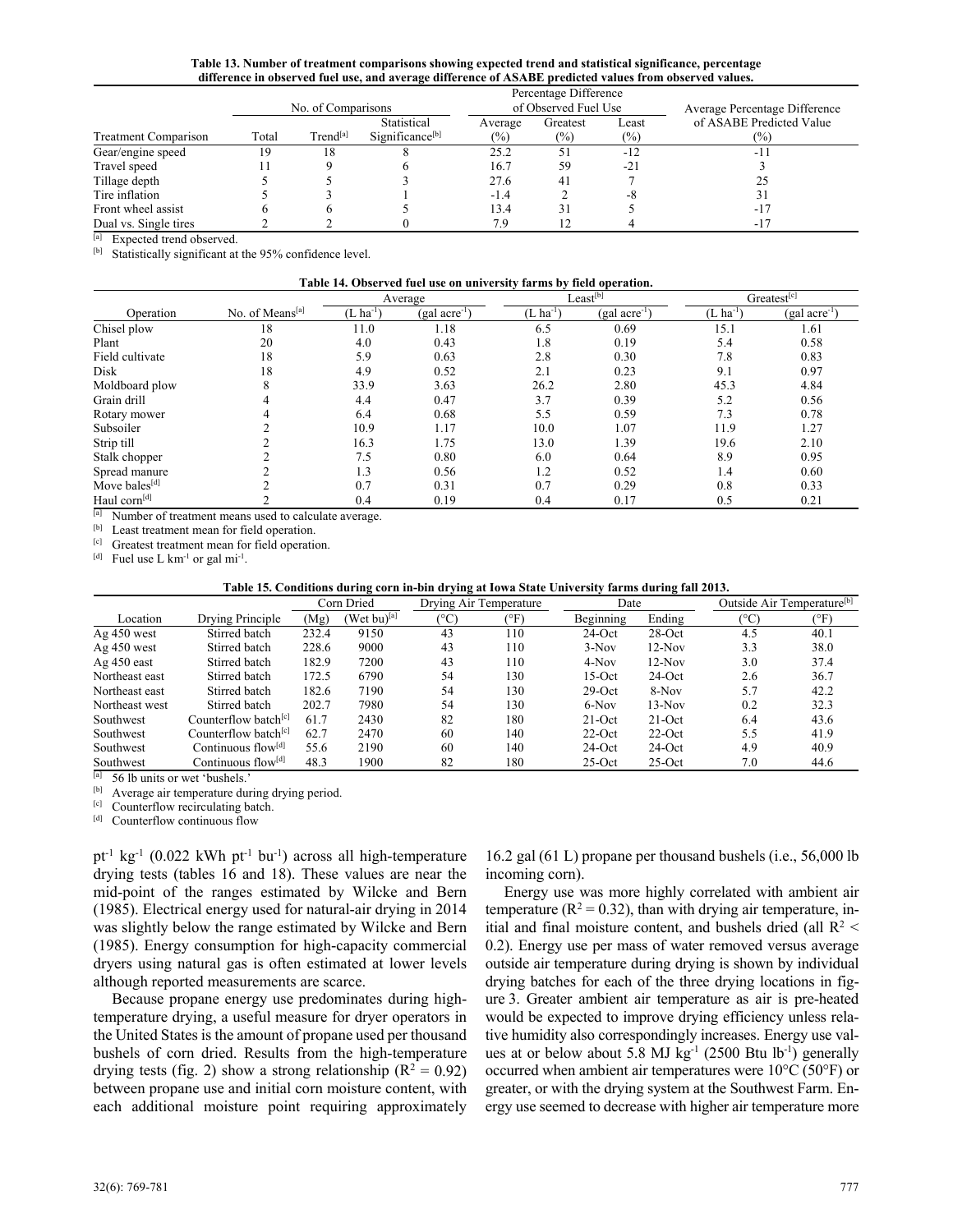|  |  |  | Table 16. Energy used for corn in-bin drying at Iowa State University farms during fall 2013. |
|--|--|--|-----------------------------------------------------------------------------------------------|
|  |  |  |                                                                                               |

|                |                                  |       |                         | Moisture Content |      |               | Energy per                             |                                       |                   |                   |                   |
|----------------|----------------------------------|-------|-------------------------|------------------|------|---------------|----------------------------------------|---------------------------------------|-------------------|-------------------|-------------------|
|                |                                  |       | Corn Dried              | (%)              |      | Water Removed |                                        | Propane Use                           |                   | Electricity Use   |                   |
| Location       | Drying Principle                 | (Mg)  | (Wet bu) <sup>[a]</sup> | Beginning Ending |      |               | $(MJ kg^{-1})$ (Btu lb <sup>-1</sup> ) | $(L \text{ pt}^{-1} \text{ kg}^{-1})$ | $(gal pt-1 bu-1)$ | $(kWh pt-1 kg-1)$ | $(kWh pt-1 bu-1)$ |
| Ag 450 west    | Stirred batch                    | 232.4 | 9150                    | 17.1             | 13.4 | 6.58          | 2830                                   | 0.0028                                | 0.019             | 0.00071           | 0.018             |
| Ag 450 west    | Stirred batch                    | 228.6 | 9000                    | 19.0             | 14.8 | 7.56          | 3250                                   | 0.0033                                | 0.022             | 0.00154           | 0.039             |
| Ag 450 east    | Stirred batch                    | 182.9 | 7200                    | 18.0             | 14.2 | 7.70          | 3310                                   | 0.0033                                | 0.022             | 0.00205           | 0.052             |
| Northeast east | Stirred batch                    | 172.5 | 6790                    | 23.6             | 15.0 | 6.51          | 2800                                   | 0.0028                                | 0.019             | 0.00094           | 0.024             |
| Northeast east | Stirred batch                    | 182.6 | 7190                    | 23.5             | 14.8 | 5.77          | 2480                                   | 0.0025                                | 0.017             | 0.00083           | 0.021             |
| Northeast west | Stirred batch                    | 202.7 | 7980                    | 25.4             | 14.8 | 6.77          | 2910                                   | 0.0030                                | 0.020             | 0.00071           | 0.018             |
| Southwest      | Counterflow batch <sup>[b]</sup> | 61.7  | 2430                    | 20.2             | 14.5 | 5.81          | 2500                                   | 0.0027                                | 0.018             | 0.00047           | 0.012             |
| Southwest      | Counterflow batch <sup>[b]</sup> | 62.7  | 2470                    | 18.6             | 14.8 | 5.70          | 2450                                   | 0.0025                                | 0.017             | 0.00059           | 0.015             |
| Southwest      | Continuous flow <sup>[c]</sup>   | 55.6  | 2190                    | 18.9             | 14.6 | 4.67          | 2010                                   | 0.0022                                | 0.015             | 0.00051           | 0.013             |
| Southwest      | Continuous flow <sup>[c]</sup>   | 48.3  | 1900                    | 17.2             | 14.4 | 5.91          | 2540                                   | 0.0028                                | 0.019             | 0.00079           | 0.020             |

 $\frac{[a]}{[b]}$  56 lb units or wet 'bushels.' Counterflow recirculating batch.

[c] Counterflow continuous flow.

**Table 17. Conditions during corn in-bin drying at Iowa State University farms during fall 2014.** 

|                |                                  | Corn Dried |                   | Drying Air Temperature |             | Date      |           | Outside Air Temperature <sup>[b]</sup> |      |
|----------------|----------------------------------|------------|-------------------|------------------------|-------------|-----------|-----------|----------------------------------------|------|
| Location       | Drying Principle                 | (Mg)       | (Wet bu) $^{[a]}$ | ∣°C                    | $\rm ^{6}F$ | Beginning | Ending    | (°C)                                   | (°F) |
| $Ag$ 450 west  | Stirred batch                    | 208.6      | 8210              | 49                     | 120         | $7-Oct$   | 18-Oct    | 10.9                                   | 51.7 |
| $Ag$ 450 east  | Stirred batch                    | 202.9      | 7986              | 49                     | 120         | $9-Oct$   | $18$ -Oct | 10.5                                   | 51.0 |
| Northeast east | Stirred batch                    | 149.5      | 5884              | 54                     | 130         | $19-Oct$  | $23-Oct$  | 9.7                                    | 49.5 |
| Northeast east | Stirred batch                    | 143.1      | 5634              | 54                     | 130         | $27$ -Oct | $31-Oct$  | 5.9                                    | 42.7 |
| Northeast west | Stirred batch                    | 200.3      | 7886              | 54                     | 130         | $2-Nov$   | $5-Nov$   | 6.9                                    | 44.5 |
| Southwest      | Continuous flow <sup>[c]</sup>   | 50.5       | 1990              | 60                     | 140         | $11-Oct$  | $11-Oct$  | 6.3                                    | 43.4 |
| Southwest      | Counterflow batch <sup>[d]</sup> | 98.6       | 3883              | 82                     | 180         | $15-Oct$  | $15-Oct$  | 10.4                                   | 50.8 |
| Southwest      | Natural air                      | 190.5      | 7500              |                        |             | $4-Nov$   | $10-Nov$  | 6.9                                    | 44.5 |

[a] 56 lb units or wet 'bushels'.<br>
[b] Average air temperature during drying period.<br>
[c] Counterflow continuous flow. [d] Counterflow recirculating batch.

## **Table 18. Energy used for corn in-bin drying at Iowa State University farms during fall 2014.**

|                |                                  |       |                                | Moisture Content               |        | Energy per                     |      |                 |                   |                    |                   |
|----------------|----------------------------------|-------|--------------------------------|--------------------------------|--------|--------------------------------|------|-----------------|-------------------|--------------------|-------------------|
|                |                                  |       | Corn Dried                     | $\frac{1}{2}$<br>Water Removed |        | Propane Use                    |      | Electricity Use |                   |                    |                   |
| Location       | Drying Principle                 |       | $(Mg)$ (Wet bu) <sup>[a]</sup> | Beginning                      | Ending | $(MJ kg^{-1})$ $(Btu lb^{-1})$ |      | $(L pt-1 kg-1)$ | $(gal pt-1 bu-1)$ | $(kWh\ pt-1 kg-1)$ | $(kWh pt-1 bu-1)$ |
| Ag 450 west    | Stirred batch                    | 208.6 | 8210                           | 24.1                           | 14.0   | 5.23                           | 2250 | 0.0023          | 0.015             | 0.00067            | 0.017             |
| Ag 450 east    | Stirred batch                    | 202.9 | 7986                           | 23.4                           | 13.0   | 5.36                           | 2310 | 0.0022          | 0.015             | 0.00127            | 0.032             |
| Northeast east | Stirred batch                    | 149.5 | 5884                           | 24.4                           | 15.2   | 5.75                           | 2470 | 0.0026          | 0.017             | 0.00075            | 0.019             |
| Northeast east | Stirred batch                    | 143.1 | 5634                           | 22.3                           | 14.5   | 6.69                           | 2880 | 0.0029          | 0.020             | 0.00089            | 0.023             |
| Northeast west | Stirred batch                    | 200.3 | 7886                           | 20.5                           | 14.7   | 6.88                           | 2960 | 0.0030          | 0.020             | 0.00081            | 0.021             |
| Southwest      | Continuous flow <sup>[b]</sup>   | 50.5  | 1990                           | 21.4                           | 14.9   | 6.42                           | 2760 | 0.0028          | 0.019             | 0.00077            | 0.020             |
| Southwest      | Counterflow batch <sup>[c]</sup> | 98.6  | 3883                           | 19.9                           | 14.7   | 6.01                           | 2590 | 0.0026          | 0.018             | 0.00057            | 0.015             |
| Southwest      | Natural air                      | 190.5 | 7500                           | 16.5                           | 15.2   | 3.24                           | 1390 |                 | $\Omega$          | 0.01037            | 0.263             |

[a] 56 lb units or wet 'bushels'.<br>  $\begin{bmatrix} \text{b} \\ \text{c} \end{bmatrix}$  Counterflow continuous flow.<br>  $\begin{bmatrix} c \\ \text{c} \end{bmatrix}$  Counterflow recirculating batch.

at the Ag 450 Farm, somewhat at the Northeast Farm, but the impact was not apparent at the Southwest Farm.

At the Ag 450 Farm bins were filled quickly, within about a day. As a strategy to reduce overall energy consumption, the burner was usually turned off at about 16% m.c. and fanonly energy was used to cool grain and remove the last 1 to 1.5 percentage points of moisture. This resulted in higher  $kWh$  pt<sup>-1</sup> bu<sup>-1</sup> values for electrical use than estimated by Wilcke and Bern (1985) in some cases, but avoided propane consumption during the final drying stage. Some commercial dryers also use unheated air to finish drying.

At the Northeast Farm, it took three to six days to completely fill each bin during plot harvest. Corn was initially dried in a shallower layer, allowing the fan to not work against as much static air pressure. In this layer drying technique, additional corn was added as drying progressed. In 2013, initial corn moisture content was higher at the Northeast Farm.

At the Southwest Farm, incoming grain moisture content was generally drier than the other two locations. Corn depth during drying was held to only about 1.2 m (4 ft) during most recirculating-batch- and continuous-flow modes [except last recirculating-batch mode in 2014 was about 2.1 m (7 ft)]. Recirculating-batch- or continuous-flow drying was completed in one day during daylight hours for these shallowlayer dryings. Airflow was in a counterflow mode with wet grain meeting high-temperature air near the bin floor rather than the whole mass of grain inside the bin drying as one as with stirred batches. This type of counterflow bin dryer is more commonly used in a continuous-flow mode.

#### **SWINE HOUSING**

Table 19 provides the overall data summary for electrical usage. Data were collected continuously, including periods that pigs were not present in the building. Production facili-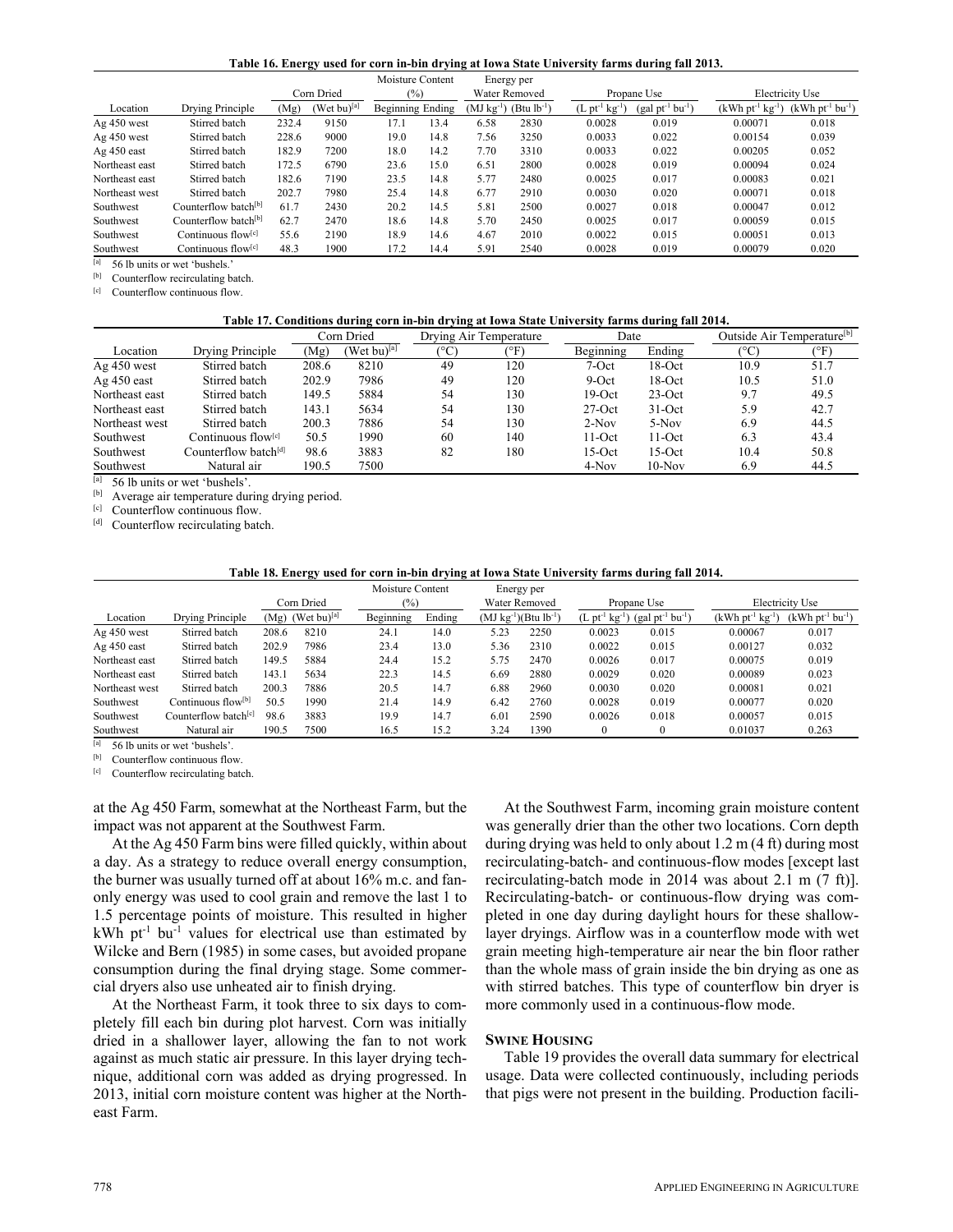

**Figure 2. Propane use per 1000 bu vs. initial corn moisture content.** 

ties normally have a period between pig groups when no animals are present in order to facilitate sanitation. This time period ranges from a few days to a week or more; no adjustment was made for these periods. Calculations for energy per pig space was based on the nominal room size.

In table 19, duty cycle refers to the percentage of hours monitored which any particular fan stage was operating. In the Ag 450 facility the minimum ventilation fans typically operated even when the sidewall ventilation curtain was open. Therefore, in this situation the only time stage 1 fans did not operate was between groups of pigs when the building stood empty or during a malfunction. Stage 2 operated less than 20% while stage 3 operated less than one percent of the time. The low percentage for stage three may have been, in part, due to fan malfunctions. The total consumption per year for each fan was divided by the animal capacity of each room to obtain energy usage per pig-space by fan stage. This illustrates that energy efficiency rating in selection of minimum ventilation fans, which are generally the smallest and least efficient fans in a system, should be an important consideration because of the high duty cycle and high percentage of the energy expelled on the first fan stage. System duty cycles for fan stages will vary by management decisions, fan selection, and building configuration. For instance, in a tunnel ventilation system minimum ventilation fans would play a lessor role in the overall energy usage because of the larger number of high capacity fans for summer weather. It should be noted that stage 3 in the west room required less amperage than the stage 3 fan in the east room. This could be because a replacement motor may have been



**Figure 3. Drying energy used per pound of water removed vs. average ambient air temperature during drying.** 

**Table 19. Electrical energy used for fan ventilation for 300 head rooms within a curtain-sided finisher, ISU Ag 450 farm collected December 2012 to December 2104.** 

| December 2012 to December 2104.                |       |                         |                                                     |                                                     |                 |         |  |  |  |  |
|------------------------------------------------|-------|-------------------------|-----------------------------------------------------|-----------------------------------------------------|-----------------|---------|--|--|--|--|
|                                                |       | East Room               |                                                     | West Room                                           |                 |         |  |  |  |  |
|                                                |       | Stage 1 Stage 2 Stage 3 |                                                     |                                                     | Stage 1 Stage 2 | Stage 3 |  |  |  |  |
| Duty cycle                                     | 93.0% | 15.8%                   | $0.4\%$                                             | 97.2%                                               | 11.5%           | 0.54%   |  |  |  |  |
| Avg. amps                                      | 1.55  | 2.12                    | 2.36                                                | 1.55                                                | 2.45            | 1.66    |  |  |  |  |
| $kWh$ yr <sup>-1 [a]</sup>                     | 2689  | 603                     | 18                                                  | 2824                                                | 510             | 15      |  |  |  |  |
| $kWh$ yr <sup>-1</sup> pig space <sup>-1</sup> | 9.0   | 2.0                     | 0.06                                                | 9.4                                                 | 17              | 0.05    |  |  |  |  |
| % of total kwh                                 | 81%   | 18%                     | $1\%$                                               | 84%                                                 | 15%             | 0.5%    |  |  |  |  |
| Total fan                                      |       |                         | $11.0$ kWh yr <sup>-1</sup> pig space <sup>-1</sup> | $11.2$ kWh yr <sup>-1</sup> pig space <sup>-1</sup> |                 |         |  |  |  |  |
|                                                |       |                         |                                                     |                                                     |                 |         |  |  |  |  |

kWh yr<sup>-1</sup> is calculated assuming 220 V and the measured power factor for each fan, 0.97 for stage 1 and 0.935 for stages 2 and 3.

installed on one of the fans or some other malfunction. Overall, the rooms tended to have similar electrical consumption for fan ventilation, 11.0 and 11.2 kWh yr<sup>-1</sup> pig space<sup>-1</sup>.

Propane usage was measured in each of the four finishing rooms. However, the heater malfunctions were frequent and the farm staff opened doors between rooms to heat the room without a functioning heater. The building as a whole, between 23 September 2013 and 1 June 2015, used a total of 40,818 L (10,783 gal) of propane. This is equivalent to 17 L of propane pig space<sup>-1</sup> yr<sup>-1</sup> (4.5 gal pig-space<sup>-1</sup> yr<sup>-1</sup>). The usage in this finishing facility was higher than most farmers raising pigs in a wean-to-finish use as a goal which is typically 7.6 L propane pig space<sup>-1</sup> yr<sup>-1</sup> (2 gal pig space<sup>-1</sup> yr<sup>-1</sup>; Mike Brumm, University of Nebraska, personal communication, 2014). This was likely due to the leaky nature of the building and relatively poor management of ventilation curtains.

Data received from outside sources was compiled and is presented in table 20. As expected, electrical cost was greater for all tunnel-ventilated barns (average of 29.0 kWh pig space<sup>-1</sup> yr<sup>-1</sup>) versus hybrid barns that use mechanical ventilation for cold weather and transition to natural ventilation sidewall curtains during warmer weather (average of  $20.9$  kWh pig space<sup>-1</sup> yr<sup>-1</sup>), independent of animal size. It was also expected that those farms which have wean-to-finish facilities starting with 6 kg (13 lb) pigs have much higher propane usage (10.6 L or 2.8 gal pig-space<sup>-1</sup> yr<sup>-1</sup>) than do those that are purely finishing pigs, which start pigs at 20 to 30 kg (44 to 66 lb) (2.5 L or 0.67 gal pig space<sup>-1</sup> yr<sup>-1</sup>). It should also be noted that the values vary considerably within each type of building as well as between building types. Several factors could contribute to this variation. The time of year in which the buildings are stocked can influence the energy usage. Small pigs placed in winter will increase the propane usage while having large pigs in August may add to the electrical usage due to increased need for cooling. Management such as controller settlings, maintenance and building leakage can all impact these figures as well.

The ISU Ag 450 farm averaged 11.1 kWh pig space<sup>-1</sup> yr<sup>-1</sup> for finishing while the survey data for hybrid finishing buildings averaged 22.6 kWh pig space<sup>-1</sup> yr<sup>-1</sup>. Likewise the ISU Ag 450 farm averaged 17 L propane pig space<sup>-1</sup>  $(4.5 \text{ gal} \text{ pig})$ space<sup>-1</sup> yr<sup>-1</sup>) while the survey data for hybrid finishing buildings averaged 2.5 L propane pig space<sup>-1</sup> yr<sup>-1</sup> (0.67 gal pig space<sup>-1</sup> yr<sup>-1</sup>). This illustrates the wide variations that can occur in energy usage due to system design, building construction, weather conditions, incoming pig size, and operational management. While it is difficult to draw a defensible conclusion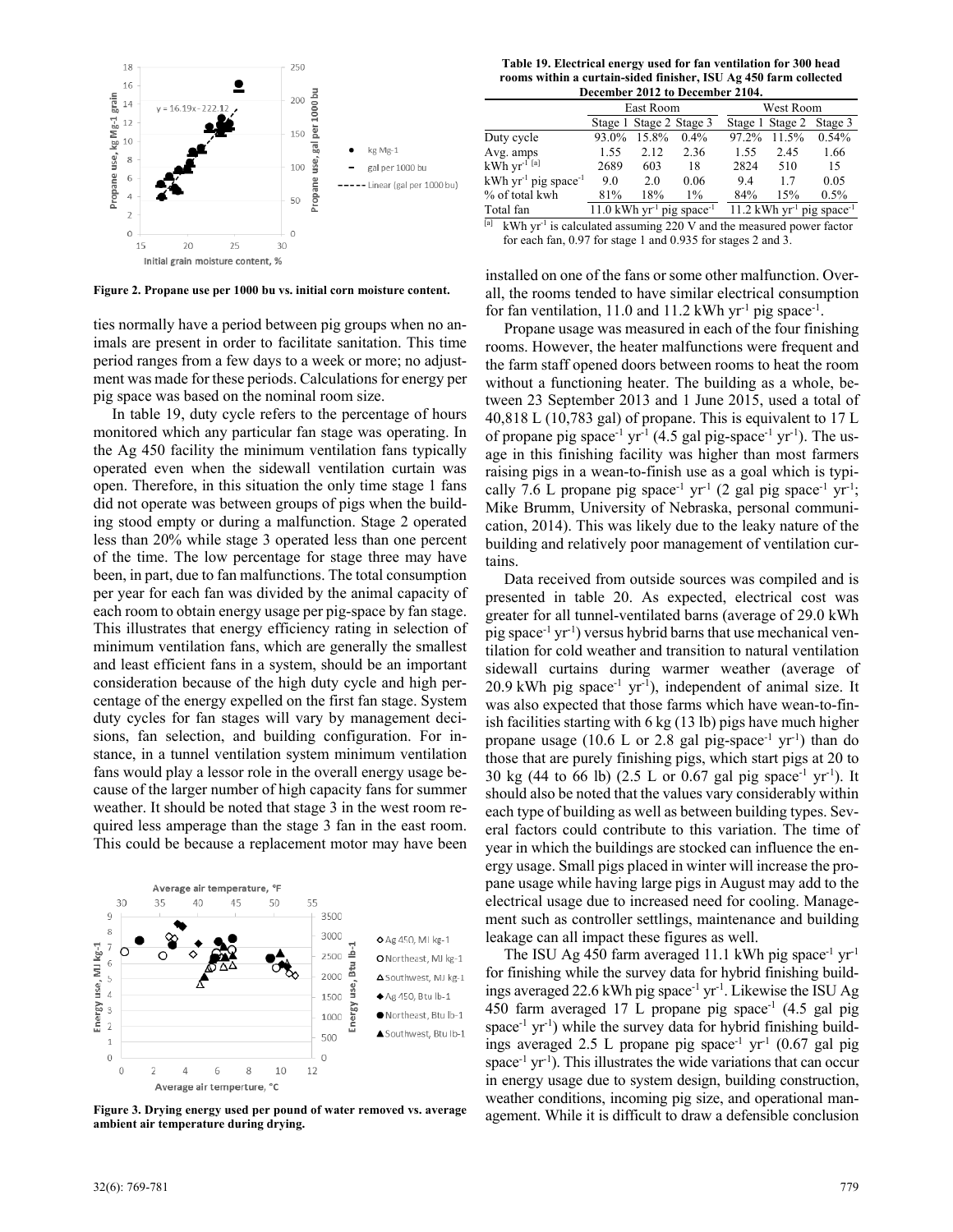| Table 20. Propane and electrical usage                          |                                   |           |                                |                 |                             |  |  |  |  |  |  |
|-----------------------------------------------------------------|-----------------------------------|-----------|--------------------------------|-----------------|-----------------------------|--|--|--|--|--|--|
| on various swine finishing farms.                               |                                   |           |                                |                 |                             |  |  |  |  |  |  |
|                                                                 | Electrical Usage yr <sup>-1</sup> |           | Propane Usage yr <sup>-1</sup> |                 |                             |  |  |  |  |  |  |
| Description                                                     | $(kWh$ pig                        | (Years of | $(L$ pig                       |                 | (gal pig (Years of<br>Data) |  |  |  |  |  |  |
|                                                                 | space $^{-1}$ )                   | Data)     | space <sup>-1</sup> )          | space $^{-1}$ ) |                             |  |  |  |  |  |  |
|                                                                 |                                   |           |                                |                 |                             |  |  |  |  |  |  |
| Hybrid-fans with side-wall ventilation curtains, Finishing      |                                   |           |                                |                 |                             |  |  |  |  |  |  |
| 2-1000 head                                                     | 22.3                              | 3.0       | 2.5                            | 0.67            | 5.0                         |  |  |  |  |  |  |
| 1-2400 head                                                     | 19.0                              | 1.0       |                                |                 |                             |  |  |  |  |  |  |
| 1-1200 head                                                     | 22.1                              | 1.0       |                                |                 |                             |  |  |  |  |  |  |
| 2-1000 head                                                     | 26.8                              | 1.0       |                                |                 |                             |  |  |  |  |  |  |
| Average                                                         | 22.6                              |           | 2.5                            | 0.67            |                             |  |  |  |  |  |  |
|                                                                 |                                   |           |                                |                 |                             |  |  |  |  |  |  |
| Tunnel ventilation, Finishing                                   |                                   |           |                                |                 |                             |  |  |  |  |  |  |
| 2-1200 head                                                     | 30.7                              | 1.0       |                                |                 |                             |  |  |  |  |  |  |
| 2-1200 head<br>26.5                                             |                                   | 1.0       |                                |                 |                             |  |  |  |  |  |  |
| Average                                                         | 28.6                              |           |                                |                 |                             |  |  |  |  |  |  |
|                                                                 |                                   |           |                                |                 |                             |  |  |  |  |  |  |
| Hybrid-fans with side-wall ventilation curtains, wean-to-finish |                                   |           |                                |                 |                             |  |  |  |  |  |  |
| 1-2400 head                                                     | 14.3                              | 1.0       |                                |                 |                             |  |  |  |  |  |  |
|                                                                 |                                   |           |                                |                 |                             |  |  |  |  |  |  |
| Tunnel ventilation with electric brooders, wean-to-finish       |                                   |           |                                |                 |                             |  |  |  |  |  |  |
| 2-2400 head                                                     | 24.3                              | 1.0       |                                |                 |                             |  |  |  |  |  |  |
|                                                                 |                                   |           |                                |                 |                             |  |  |  |  |  |  |
| Tunnel ventilation with gas brooders, wean-to-finish            |                                   |           |                                |                 |                             |  |  |  |  |  |  |
| 2-1200 head                                                     | 27.9                              | 2.9       | 11.7                           | 3.1             | 0.7                         |  |  |  |  |  |  |
| 2-1200 head                                                     | 31.6                              | 2.9       | 12.5                           | 3.3             | 0.8                         |  |  |  |  |  |  |
| 2-1200 head                                                     | 35.1                              | 1.6       | 9.5                            | 2.5             | 1.0                         |  |  |  |  |  |  |
| 2-1200 head                                                     | 28.6                              | 2.4       | 10.6                           | 2.8             | 0.9                         |  |  |  |  |  |  |
| 2-1200 head                                                     | 27.5                              | 0.8       | 8.3                            | 2.2             | 1.0                         |  |  |  |  |  |  |
| Average                                                         | 30.1                              |           | 10.6                           | 2.8             |                             |  |  |  |  |  |  |
|                                                                 |                                   |           |                                |                 |                             |  |  |  |  |  |  |

as to the cause of differences, these may illustrate philosophical management differences in controller setup. The ISU Ag 450 farm management team wanted to use ventilation curtains starting at colder ambient temperatures than is typical. While this may have saved electricity, it tended to use more propane. At times it was observed that ventilation curtains were open while heaters were operating. This may not explain the differences, but indicates that possible variability which can occur.

# **CONCLUSIONS**

Within the range of conditions measured on university farms, the data support the following conclusions.

Fuel saving using different techniques was demonstrated during field operations in 43 of 48 treatment comparisons (23 statistically significant). Fuel-saving strategies were generally well demonstrated for reducing tillage depth, shifting up, and throttling back during reduced drawbar loads, and making use of front-wheel-drive (average increased fuel use of 28%, 25%, and 13%, respectively, if fuel saving strategy was not used). Fuel savings were also demonstrated at lower travel speeds (fuel use increased an average of 17% at higher speeds) but results were more mixed as engine speed and torque characteristics matched to loads. Fuel use increased 8% when single tires were used rather than duals in two comparisons. Fuel-saving results were marginal (often within the range of measurement accuracy) and least apparent when comparing tire inflation. Fuel use values calculated using procedures from ASABE standards were generally greater than observed values for tillage depth, travel speed, and tire inflation comparisons, but lower than observed values for gear/engine speed, front-wheel-assist, and dual vs. single tire comparisons.

Energy used per mass of water removed during high-temperature drying ranged from 4.67 to 7.70 MJ  $kg<sup>-1</sup>$  (2010 to  $3310$  Btu lb<sup>-1</sup>). Propane use accounted for 96% of energy consumption during high-temperature drying and averaged  $0.0027$  L kg<sup>-1</sup> (0.018 gal bu<sup>-1</sup>) per percentage point of moisture removed. Conditions such as initial corn moisture content and average ambient air temperature during each drying treatment differed. Drying during periods with greater ambient air temperature tended to use less energy, as did the drying system on the Southwest Research Farm.

Minimum ventilation fans had the highest duty cycle  $(>93%)$  and the highest energy consumption of all the fan stages in a hybrid, sidewall curtain ventilated finishing barn indicating that selection of energy efficient stage 1 fans is an important consideration. Approximately 11 kWh pig space-1 yr-1 was used for fan ventilation in this facility. Tunnel ventilated barns tend to use more electricity than do hybrid curtain-sided barns (29.0 vs. 20.9 kWh pig space<sup>-1</sup> yr<sup>-1</sup>). Weanto-finish barns tended to use more propane than do finishing barns (10.6 L vs. 2.5 L pig space<sup>-1</sup> yr<sup>-1</sup>, 2.8 gal vs. 0.67 gal pig space-1 yr-1). Management, maintenance, and controller settings tend to cause variation in energy usage.

## **ACKNOWLEDGMENTS**

This project was supported by the Iowa Energy Center. ISU Extension and Outreach Ag Engineer Shawn Shouse and Dr. Carl Bern assisted in crop drying measurements and analysis. Student interns Kyle Wester, Jason Schuster, and Anthony Battazzi assisted in set up of instrumentation and data analysis. ISU Research and Demonstration Farms staff including Richard Vandepol, Micah Smidt, Myron Rees, Ken Pecinovsky, Bernie Havlovic, Randy Breach, Lyle Rossiter, Wayne Roush, and Kent Berns along with Greg Vogel at the Ag 450 Farm assisted in acquiring measurements and setting up instrumentation.

# **REFERENCES**

- *ASABE Standards.* (2014a). EP496.3: Agricultural machinery management. St. Joseph, MI: ASABE.
- *ASABE Standards.* (2014b). EP497.7: Agricultural machinery management data. St. Joseph, MI: ASABE.
- Finbin. (2014). Farm financial database. Livestock Enterprise Analysis. 2012-2013 Report. Retrieved from http://www.finbin.umn.edu/FinB.dll/generate?RecId=296489
- Grisso, R. D., Vaughan, D. H., & Roberson, G. T. (2008). Fuel prediction for specific tractor models. *Appl. Eng. Agric., 24*(4), 423-428. http://dx.doi.org/10.13031/2013.25139
- Hanna, H. M. (2001). Fuel required for field operations. Iowa State University Ext. Publ. PM 709. Ames, IA: Iowa State.
- Harmon, J. D., Baas T., J., Hoff, S. J., & Xin, H. (1998). Case study comparison of three styles of swine finishers. Iowa State University Swine Research Report ASL-R 1588 Ames, IA: Iowa State University. Retrieved from http://www.extension.iastate.edu/Pages/ansci/swinereports/asl-1588.pdf
- McLaughlin, N. B., Drury, C. F., Reynolds, W. D., Yang, X. M., Li, Y. X., Welacky, T. W., & Stewart, G. (2008). Energy inputs for conservation and conventional primary tillage implements in a clay loam soil. *Trans. ASABE, 51*(4), 1153-1163. http://dx.doi.org/10.13031/2013.25231